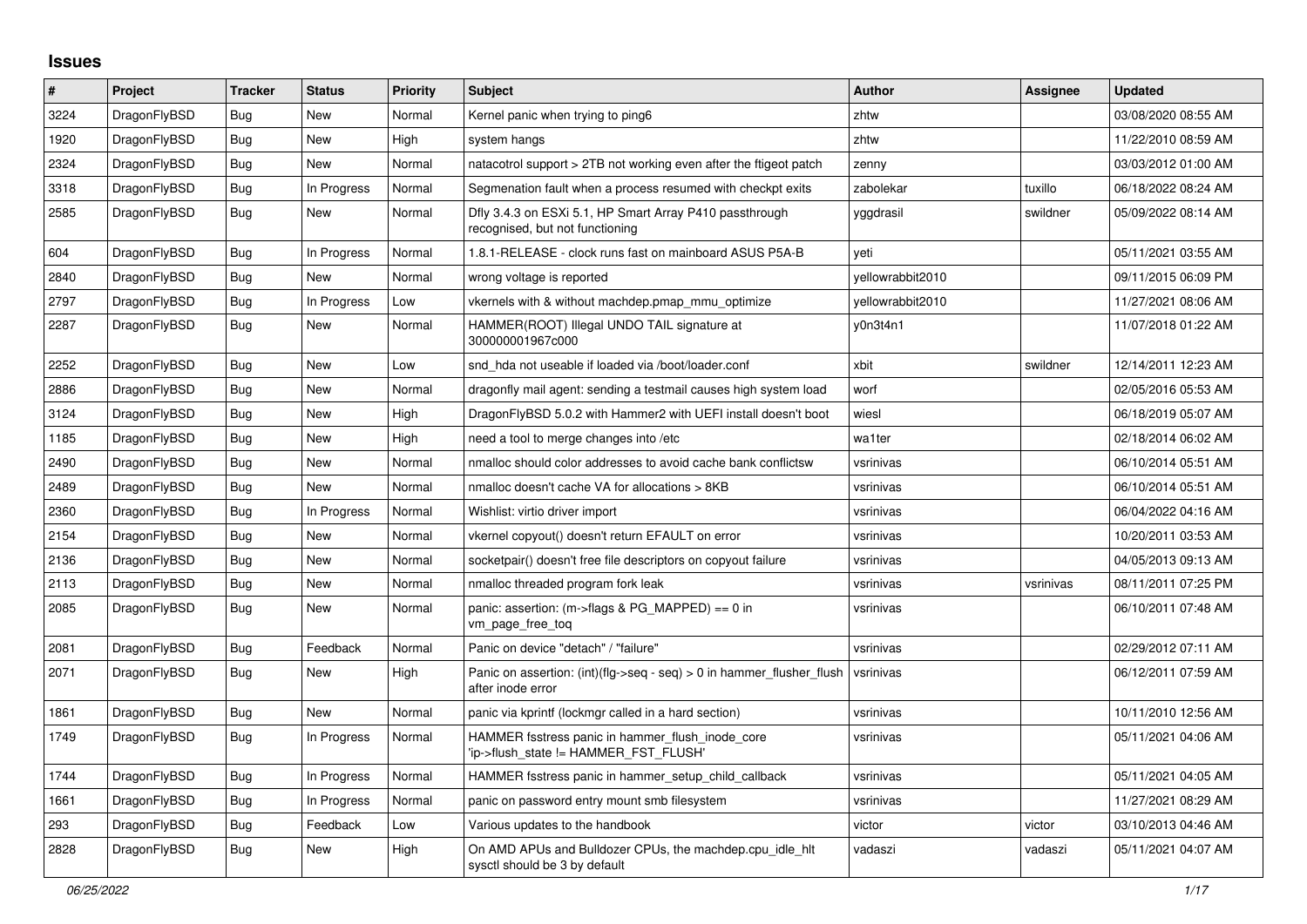| $\vert$ # | Project      | <b>Tracker</b> | <b>Status</b> | <b>Priority</b> | Subject                                                                                                   | <b>Author</b> | Assignee | <b>Updated</b>      |
|-----------|--------------|----------------|---------------|-----------------|-----------------------------------------------------------------------------------------------------------|---------------|----------|---------------------|
| 3314      | DragonFlyBSD | Bug            | New           | Normal          | Bring virtio_console(4) from FreeBSD                                                                      | tuxillo       | tuxillo  | 05/29/2022 08:24 AM |
| 3295      | DragonFlyBSD | Bug            | In Progress   | Normal          | Adapt devel/libvirt for nvmm                                                                              | tuxillo       | tuxillo  | 11/03/2021 04:56 PM |
| 3196      | DragonFlyBSD | Bug            | New           | Normal          | test issue after redmine upgrade (2)                                                                      | tuxillo       |          | 07/05/2019 04:33 AM |
| 3157      | DragonFlyBSD | Bug            | <b>New</b>    | Normal          | TP-Link UE300 not working in 5.2-RELEASE                                                                  | tuxillo       |          | 11/15/2018 02:08 PM |
| 2647      | DragonFlyBSD | Bug            | <b>New</b>    | Normal          | HAMMER panic on 3.6.0                                                                                     | tuxillo       |          | 05/11/2021 03:54 AM |
| 2641      | DragonFlyBSD | Bug            | New           | Normal          | Panic when loading natapci as module                                                                      | tuxillo       |          | 05/11/2021 03:54 AM |
| 2638      | DragonFlyBSD | Bug            | Feedback      | High            | Fix machdep.pmap_mmu_optimize                                                                             | tuxillo       |          | 05/11/2021 04:07 AM |
| 2636      | DragonFlyBSD | Bug            | Feedback      | Low             | Add -x flag to iostat (a la solaris)                                                                      | tuxillo       |          | 05/11/2021 04:07 AM |
| 2631      | DragonFlyBSD | Bug            | In Progress   | Low             | Verify library versioning current with full package build and switch it<br>on (after publishing packages) | tuxillo       |          | 05/11/2021 04:06 AM |
| 2630      | DragonFlyBSD | <b>Bug</b>     | New           | Normal          | Bring in latest iconv fixes from FreeBSD10 as well as csmapper<br>updates                                 | tuxillo       |          | 05/11/2021 03:54 AM |
| 2629      | DragonFlyBSD | Bug            | New           | Normal          | Replace gcc44 with llvm34, clang34, and libc++                                                            | tuxillo       |          | 06/02/2014 02:30 PM |
| 2556      | DragonFlyBSD | Bug            | Feedback      | Normal          | DragonFly v3.5.0.81.gd3479 - Process signal weirdness                                                     | tuxillo       |          | 12/17/2013 03:48 PM |
| 2498      | DragonFlyBSD | Bug            | <b>New</b>    | Normal          | DFBSD v3.2.2-RELEASE - LIST FIRST(&bp->b dep) == NULL"<br>failed in vfs_vmio_release                      | tuxillo       |          | 05/31/2022 04:09 PM |
| 2495      | DragonFlyBSD | Bug            | New           | High            | DFBSD v3.3.0.960.g553fe7 - ocnt != 0" failed in<br>prop_object_release                                    | tuxillo       |          | 05/31/2022 04:08 PM |
| 2358      | DragonFlyBSD | <b>Bug</b>     | In Progress   | Normal          | DFBSD v3.0.2.32.g928ca - panic: hammer: insufficient undo FIFO<br>space!                                  | tuxillo       | tuxillo  | 05/10/2021 02:50 AM |
| 2351      | DragonFlyBSD | <b>Bug</b>     | In Progress   | Normal          | DFBSD v3.1.0.579.g44ccf - Stuck during startup, random freezes                                            | tuxillo       |          | 04/24/2012 08:21 AM |
| 2345      | DragonFlyBSD | Bug            | In Progress   | Normal          | DFBSD v3.1.0.457.gd679f - NFS panic on diskless station                                                   | tuxillo       |          | 04/07/2012 05:22 PM |
| 2283      | DragonFlyBSD | Bug            | New           | Normal          | DFBSD DragonFly v2.13.0.957.g4f459 - pmap_release: page<br>should already be gone 0xc27120bc              | tuxillo       |          | 01/23/2012 03:03 AM |
| 2282      | DragonFlyBSD | Bug            | In Progress   | Normal          | gdb segfaults with certain corefiles                                                                      | tuxillo       |          | 01/18/2012 04:40 PM |
| 2224      | DragonFlyBSD | Bug            | <b>New</b>    | Normal          | v2.13.0.291.gaa7ec - Panic on fq while installing world                                                   | tuxillo       |          | 11/18/2011 01:40 AM |
| 2171      | DragonFlyBSD | Bug            | <b>New</b>    | Normal          | DFBSD v2.13.0.151.gdc8442 - panic: assertion "(*ptep &<br>$(PG_MANAGED PG_V)) == PG_V"$                   | tuxillo       |          | 11/04/2011 05:06 PM |
| 2166      | DragonFlyBSD | Bug            | New           | Normal          | DFBSD v2.13.0.109.g05b9d - Strange lockups                                                                | tuxillo       |          | 10/29/2011 11:20 AM |
| 2129      | DragonFlyBSD | <b>Bug</b>     | New           | Normal          | DFBSD v2.11.0.661.gf9438 i386 - panic: lockmgr thrd_sleep                                                 | tuxillo       |          | 09/05/2011 09:49 AM |
| 2084      | DragonFlyBSD | Bug            | New           | Normal          | DFBSD v2.11.0.242.g4d317 - panic: zone: entry not free                                                    | tuxillo       |          | 07/03/2012 01:23 AM |
| 2078      | DragonFlyBSD | <b>Bug</b>     | New           | Normal          | DFBSD i386 v2.11.0.201.g3ed2f - Panic during installworld into a<br>vn0 device                            | tuxillo       |          | 05/19/2011 07:50 PM |
| 1959      | DragonFlyBSD | Bug            | New           | Normal          | DFBSD v2.9.1.422.gc98f2 - Panic during boot - IPv6 and PF                                                 | tuxillo       |          | 01/13/2011 03:37 AM |
| 1867      | DragonFlyBSD | Bug            | New           | Normal          | it(4) motherboard and fan problems                                                                        | tuxillo       |          | 07/08/2011 10:48 AM |
| 1819      | DragonFlyBSD | Bug            | In Progress   | Low             | truss - Major revamping task list                                                                         | tuxillo       | tuxillo  | 11/27/2021 08:45 AM |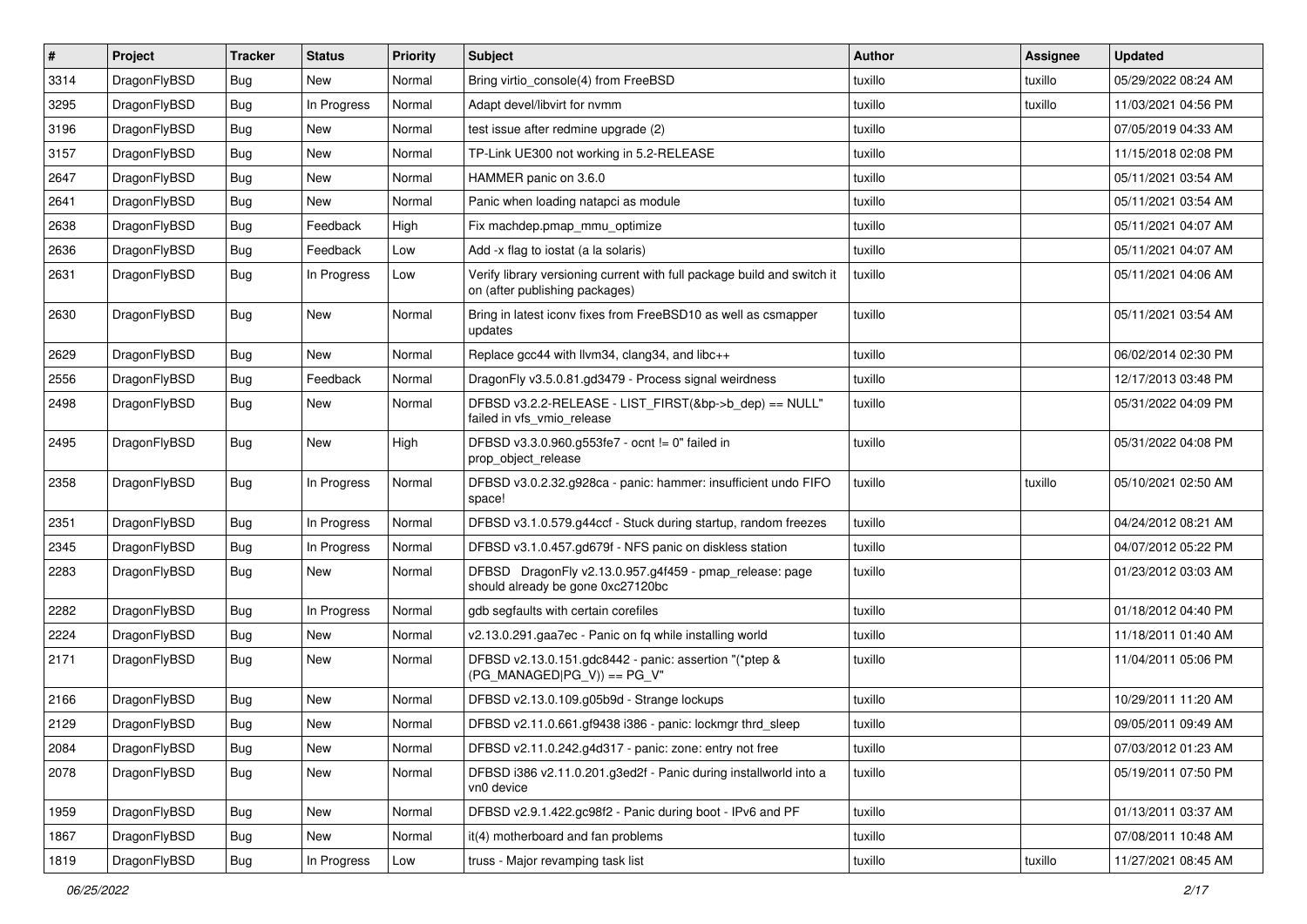| $\pmb{\#}$ | Project      | <b>Tracker</b> | <b>Status</b> | <b>Priority</b> | Subject                                                                                                  | <b>Author</b>     | Assignee | <b>Updated</b>      |
|------------|--------------|----------------|---------------|-----------------|----------------------------------------------------------------------------------------------------------|-------------------|----------|---------------------|
| 1332       | DragonFlyBSD | Bug            | Feedback      | Normal          | DFBSD 2.2 - Booting usbcdrom/usbsticks on thinkpad hangs on<br>"BTX Halted"                              | tuxillo           |          | 05/11/2021 04:00 AM |
| 2140       | DragonFlyBSD | <b>Bug</b>     | <b>New</b>    | High            | hammer io delallocate panic with 'duplicate entry' message                                               | ttw               |          | 10/07/2011 12:22 PM |
| 3231       | DragonFlyBSD | Bug            | <b>New</b>    | Normal          | wifi drops on 5.8                                                                                        | tse               |          | 04/06/2020 05:08 AM |
| 3225       | DragonFlyBSD | <b>Bug</b>     | <b>New</b>    | Normal          | nfsd freeze when using qemu                                                                              | tse               |          | 03/17/2020 11:52 AM |
| 3208       | DragonFlyBSD | Bug            | <b>New</b>    | Normal          | Crash related to nfsd                                                                                    | tse               |          | 06/11/2020 05:52 AM |
| 3199       | DragonFlyBSD | Bug            | <b>New</b>    | Normal          | PFS label not found panic                                                                                | tse               |          | 08/21/2019 03:51 AM |
| 3197       | DragonFlyBSD | Bug            | New           | Normal          | DragonFly upgrades                                                                                       | tse               |          | 04/18/2020 04:18 PM |
| 3170       | DragonFlyBSD | Bug            | New           | Normal          | repeatable nfsd crash                                                                                    | tse               |          | 06/11/2020 05:52 AM |
| 806        | DragonFlyBSD | Bug            | Feedback      | Normal          | boot error on MacBook                                                                                    | tralamazza        |          | 06/04/2022 05:28 AM |
| 3252       | DragonFlyBSD | <b>Bug</b>     | New           | Normal          | tcsetattr/tcgetattr set errno incorrectly on non-TTY                                                     | tonyc             |          | 10/26/2020 09:34 PM |
| 1579       | DragonFlyBSD | Bug            | Feedback      | Normal          | dfly 2.4.1 does not like HP DL360G4p and Smart Array 6400 with<br>MSA <sub>20</sub>                      | tomaz.borstnar    | tuxillo  | 06/02/2014 02:44 PM |
| 1282       | DragonFlyBSD | Bug            | Feedback      | Normal          | panic (trap 12) when booting SMP kernel on Atom 330 (dual core)                                          | tomaz.borstnar    |          | 05/11/2021 04:00 AM |
| 2473       | DragonFlyBSD | Bug            | New           | Normal          | Kernel crash when trying to up the wpi0 device (Dfly<br>v3.3.0.758.g47388-DEVELOPMENT)                   | tomaz             |          | 02/24/2014 08:50 AM |
| 2931       | DragonFlyBSD | Bug            | <b>New</b>    | Low             | 'gdb' of 'vkernel' unable to print backtrace                                                             | tofergus          |          | 07/26/2016 01:51 PM |
| 2930       | DragonFlyBSD | Bug            | <b>New</b>    | High            | 'objcache' causes panic during 'nfs_readdir'                                                             | tofergus          |          | 07/26/2016 01:09 PM |
| 2812       | DragonFlyBSD | Bug            | New           | Normal          | Panic on Intel DE3815TYKHE                                                                               | tmorp             |          | 05/14/2015 03:14 PM |
| 3316       | DragonFlyBSD | Bug            | New           | Normal          | hammer2_dirent_create() allows creating >1 dirents with the same<br>name                                 | tkusumi           |          | 06/05/2022 12:35 PM |
| 3269       | DragonFlyBSD | Bug            | In Progress   | Normal          | Is double-buffer'd buf still required by HAMMER2?                                                        | tkusumi           |          | 05/12/2021 04:09 PM |
| 3266       | DragonFlyBSD | Bug            | New           | High            | Filesystems broken due to "KKASSERT(count &<br>TOK_COUNTMASK);"                                          | tkusumi           |          | 03/15/2021 01:21 PM |
| 3249       | DragonFlyBSD | Bug            | <b>New</b>    | Normal          | HAMMER2 fsync(2) not working properly                                                                    | tkusumi           |          | 09/21/2020 07:07 AM |
| 3246       | DragonFlyBSD | Bug            | <b>New</b>    | Normal          | HAMMER2 unable to handle ENOSPC properly                                                                 | tkusumi           |          | 09/04/2020 11:11 AM |
| 3184       | DragonFlyBSD | Bug            | New           | Normal          | tsleep(9) return value when PCATCH specified                                                             | tkusumi           |          | 04/03/2019 06:49 AM |
| 2857       | DragonFlyBSD | Bug            | New           | Normal          | hammer stalls via bitcoin-qt                                                                             | tkusumi           |          | 11/30/2015 06:52 AM |
| 3312       | DragonFlyBSD | Submit         | New           | Normal          | hammer2: redundant chain modify after chain creation                                                     | tkusumi           |          | 05/15/2022 01:35 PM |
| 3142       | DragonFlyBSD | Submit         | <b>New</b>    | Normal          | lib/libdmsg: Unbreak using new API EVP_CIPHER_CTX_new()                                                  | tkusumi           |          | 07/08/2018 04:18 AM |
| 2459       | DragonFlyBSD | Bug            | Feedback      | Normal          | apic problems with HP Probook 4510s                                                                      | thowe             |          | 11/27/2021 08:22 AM |
| 2609       | DragonFlyBSD | <b>Bug</b>     | <b>New</b>    | Normal          | master: panic: assertion<br>"LWKT TOKEN HELD ANY(vm object token(object))" failed in<br>swp_pager_lookup | thomas.nikolajsen |          | 11/28/2013 11:36 AM |
| 2436       | DragonFlyBSD | Bug            | New           | Normal          | panic: assertion "lp->lwp_qcpu == dd->cpuid" failed in<br>dfly_acquire_curproc                           | thomas.nikolajsen |          | 01/23/2013 11:07 AM |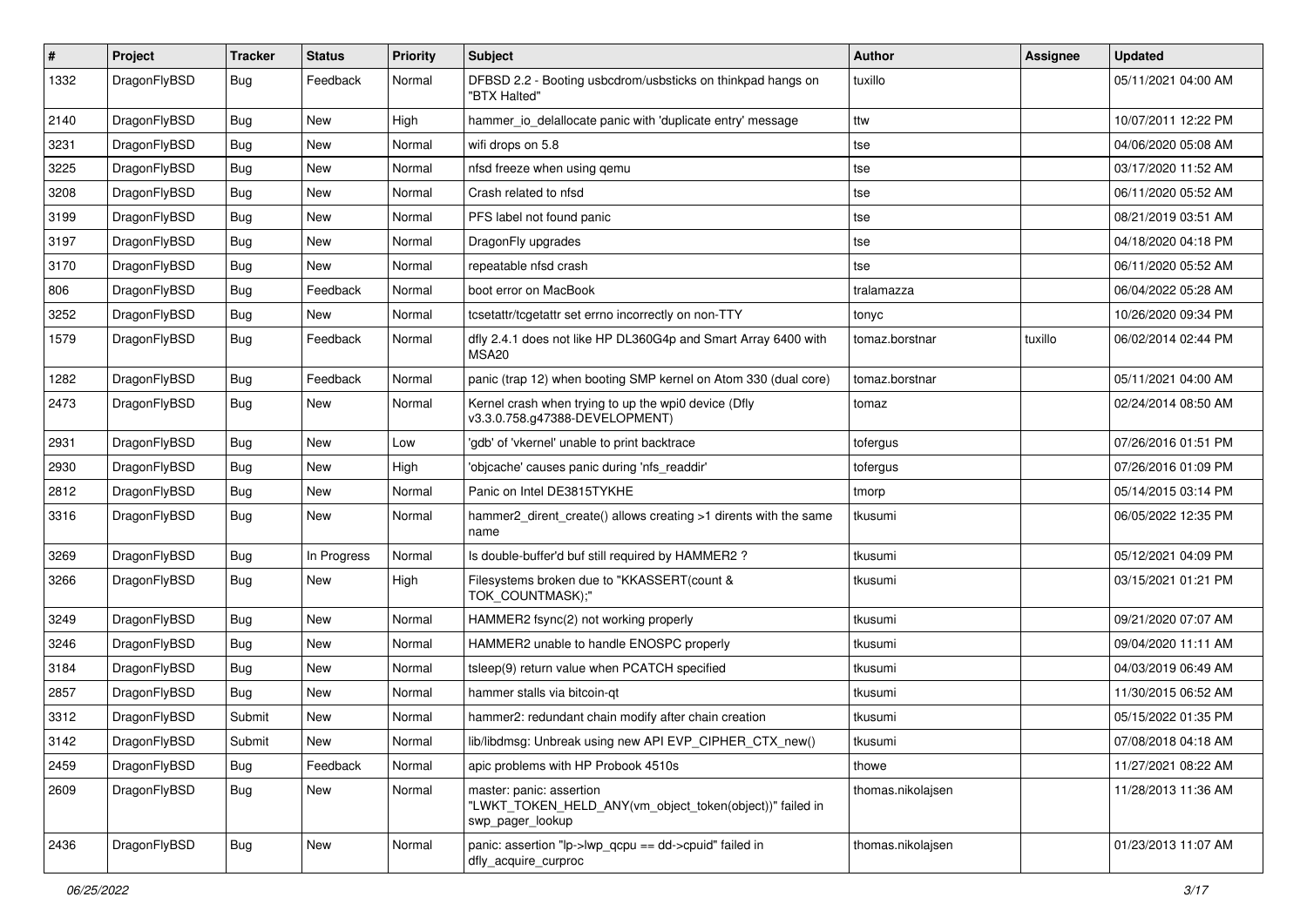| $\pmb{\#}$ | Project      | <b>Tracker</b> | <b>Status</b> | <b>Priority</b> | Subject                                                                             | <b>Author</b>     | Assignee | <b>Updated</b>      |
|------------|--------------|----------------|---------------|-----------------|-------------------------------------------------------------------------------------|-------------------|----------|---------------------|
| 2296       | DragonFlyBSD | Bug            | In Progress   | High            | panic: assertion "m->wire count > 0" failed                                         | thomas.nikolajsen |          | 08/30/2012 06:09 AM |
| 1984       | DragonFlyBSD | Bug            | <b>New</b>    | Normal          | hammer mount fails after crash - HAMMER: FIFO record bad head<br>signature          | thomas.nikolajsen |          | 03/08/2011 06:57 PM |
| 285        | DragonFlyBSD | Bug            | Feedback      | Low             | interrupt latency with re without ip address configured                             | thomas.nikolajsen |          | 02/20/2014 10:30 AM |
| 1127       | DragonFlyBSD | Bug            | Feedback      | Low             | cdrom drive not detected                                                            | tgr               | corecode | 01/15/2015 08:55 AM |
| 3113       | DragonFlyBSD | Bug            | In Progress   | Urgent          | Booting vKernel fails due being out of swap space                                   | tcullen           |          | 05/11/2021 04:14 AM |
| 3036       | DragonFlyBSD | Bug            | <b>New</b>    | Normal          | panic in icmp redirect start() ASSERT IN NETISR(0)                                  | tautolog          |          | 05/11/2017 07:27 PM |
| 3135       | DragonFlyBSD | Submit         | <b>New</b>    | Normal          | Add EVFILT_RECV and EVFILT_SEND                                                     | tautolog          |          | 05/25/2018 09:59 PM |
| 2921       | DragonFlyBSD | Submit         | <b>New</b>    | Normal          | Allow moused to accept userland mouse events                                        | tautolog          |          | 05/11/2021 04:08 AM |
| 3217       | DragonFlyBSD | Bug            | <b>New</b>    | Normal          | rescue tools: make install fails if rescue folder doesn't exist                     | t_dfbsd           |          | 11/27/2019 08:16 PM |
| 3205       | DragonFlyBSD | Bug            | Feedback      | High            | Go compiler net test failing                                                        | t dfbsd           | tuxillo  | 05/10/2021 02:45 AM |
| 2915       | DragonFlyBSD | Bug            | <b>New</b>    | High            | Hammer mirror-copy problem                                                          | t dfbsd           |          | 08/25/2016 05:28 AM |
| 2509       | DragonFlyBSD | Bug            | <b>New</b>    | Normal          | Redefinition of DIRBLKSIZ in restore(8)                                             | swildner          |          | 06/04/2022 04:40 AM |
| 1913       | DragonFlyBSD | Bug            | <b>New</b>    | Normal          | panic: assertion: ip->flush_state != HAMMER_FST_FLUSH in<br>hammer_flush_inode_core | swildner          |          | 11/20/2010 05:27 PM |
| 1907       | DragonFlyBSD | Bug            | <b>New</b>    | Normal          | Hammer crash in hammer flusher flush()                                              | swildner          |          | 11/11/2010 05:07 AM |
| 243        | DragonFlyBSD | <b>Bug</b>     | Feedback      | Normal          | weird behavior in the shell                                                         | swildner          |          | 05/31/2022 02:51 PM |
| 2082       | DragonFlyBSD | Bug            | New           | Normal          | dfbsd 2.10.1 amd64 - mc port build error with 'bmake bin-install'                   | sun-doctor        |          | 05/25/2011 07:18 PM |
| 2020       | DragonFlyBSD | Bug            | <b>New</b>    | Low             | Port brcm80211 driver from Linux to DragonFly BSD                                   | studer            |          | 03/05/2011 10:54 PM |
| 2055       | DragonFlyBSD | Bug            | <b>New</b>    | Normal          | $ssh + IPV6 + bridge \Rightarrow connection freezes$                                | steve             |          | 04/24/2011 07:13 PM |
| 2004       | DragonFlyBSD | <b>Bug</b>     | New           | Normal          | LWKT_WAIT_IPIQ panic                                                                | steve             |          | 03/08/2011 05:46 PM |
| 3129       | DragonFlyBSD | Bug            | <b>New</b>    | High            | Kernel panic with 5.2.0 on A2SDi-4C-HLN4F                                           | stateless         |          | 04/24/2018 12:50 AM |
| 2587       | DragonFlyBSD | Bug            | <b>New</b>    | Normal          | SATA DVD writer not detected by DragonFly                                           | srussell          |          | 09/04/2020 08:55 AM |
| 2586       | DragonFlyBSD | Bug            | <b>New</b>    | Normal          | pf: "modulate" state seems problematic                                              | srussell          |          | 09/25/2013 07:36 PM |
| 2077       | DragonFlyBSD | Bug            | New           | Normal          | USB devices conflicting                                                             | srussell          |          | 05/17/2011 05:12 PM |
| 2936       | DragonFlyBSD | Bug            | <b>New</b>    | Normal          | loader.efi crashes while loading kernel                                             | spaceille         |          | 08/20/2016 06:17 AM |
| 1964       | DragonFlyBSD | Bug            | New           | Normal          | iwn (panic assertion : wlan assert serialized)                                      | sjmm.ptr          | josepht  | 02/01/2011 12:57 PM |
| 2141       | DragonFlyBSD | Bug            | <b>New</b>    | Urgent          | loader and/or documentation broken                                                  | sjg               |          | 01/20/2012 10:51 AM |
| 2061       | DragonFlyBSD | <b>Bug</b>     | New           | Normal          | USB keyboard boot panic                                                             | sjg               |          | 05/04/2012 12:20 AM |
| 1786       | DragonFlyBSD | <b>Bug</b>     | New           | Normal          | Calling NULL function pointer initiates panic loop                                  | sjg               |          | 10/11/2010 05:28 PM |
| 1302       | DragonFlyBSD | <b>Bug</b>     | In Progress   | Normal          | Checkpoint regression?                                                              | sjg               | sjg      | 07/10/2013 05:22 PM |
| 2891       | DragonFlyBSD | <b>Bug</b>     | New           | Normal          | Kernel panic in IEEE802.11 related code                                             | shamaz            |          | 05/29/2016 05:49 PM |
| 2863       | DragonFlyBSD | <b>Bug</b>     | New           | Normal          | HAMMER synch tid is zero                                                            | shamaz            |          | 12/12/2015 11:24 PM |
| 2820       | DragonFlyBSD | <b>Bug</b>     | New           | Normal          | TP-Link USB Wi-Fi adapter cannot be reattached to the system                        | shamaz            |          | 05/22/2015 09:45 PM |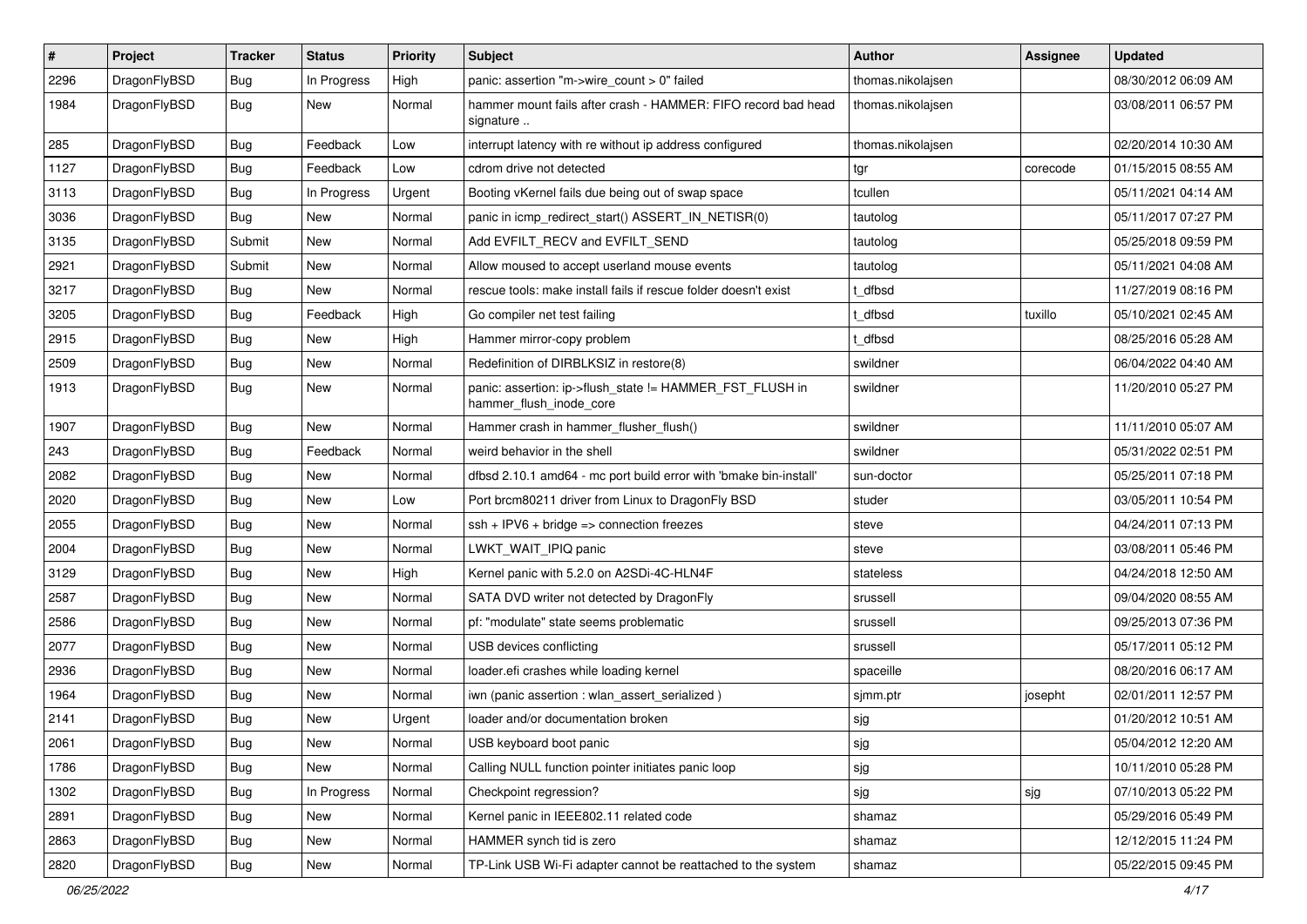| #    | Project      | <b>Tracker</b> | <b>Status</b> | <b>Priority</b> | Subject                                                                                         | Author     | Assignee | <b>Updated</b>      |
|------|--------------|----------------|---------------|-----------------|-------------------------------------------------------------------------------------------------|------------|----------|---------------------|
| 1961 | DragonFlyBSD | <b>Bug</b>     | <b>New</b>    | Normal          | Can't create dump from DDB                                                                      | shamaz     |          | 01/29/2011 09:02 PM |
| 1935 | DragonFlyBSD | Bug            | <b>New</b>    | Normal          | mouse does not work after switching between x and console                                       | shamaz     |          | 12/13/2010 10:06 AM |
| 1884 | DragonFlyBSD | Bug            | New           | Normal          | System completely freezes while listening music (devbuf: malloc<br>limit exceeded)              | shamaz     |          | 01/24/2011 05:00 PM |
| 2124 | DragonFlyBSD | Bug            | New           | Normal          | getty repeating too quickly on port /dev/ttyv0                                                  | sgeorge.ml |          | 09/01/2011 04:28 AM |
| 2396 | DragonFlyBSD | <b>Bug</b>     | Feedback      | High            | Latest 3.1 development version core dumps while destroying master<br><b>PFS</b>                 | sgeorge    |          | 01/23/2013 04:10 PM |
| 2347 | DragonFlyBSD | Bug            | Feedback      | High            | Hammer PFSes destroy does not give back full space allocated to<br><b>PFS</b>                   | sgeorge    |          | 07/19/2012 01:11 AM |
| 2924 | DragonFlyBSD | Bug            | New           | Normal          | cat -v fails to tag characters in extended table with M- prefix with<br>some locales            | sevan      |          | 07/11/2016 07:18 AM |
| 3160 | DragonFlyBSD | Submit         | In Progress   | Normal          | State the implementation difference in pkill/pgrep manual                                       | sevan      | tuxillo  | 06/03/2022 05:15 PM |
| 2933 | DragonFlyBSD | Submit         | New           | Normal          | Remove unix domain socket support from cat(1)                                                   | sevan      |          | 08/01/2016 08:10 PM |
| 2100 | DragonFlyBSD | Bug            | Feedback      | Normal          | devfs related panic                                                                             | sepherosa  | alexh    | 07/10/2011 02:29 PM |
| 2042 | DragonFlyBSD | Bug            | New           | Normal          | kernel panic, when run boot0cfg                                                                 | sepherosa  |          | 05/31/2022 03:01 PM |
| 1944 | DragonFlyBSD | Bug            | New           | Normal          | panic: backing object 0xdea7b258 was somehow re-referenced<br>during collapse!                  | sepherosa  |          | 12/27/2010 02:06 AM |
| 2123 | DragonFlyBSD | Bug            | New           | Normal          | hammer is losing files                                                                          | schmir     |          | 08/30/2011 07:56 PM |
| 3047 | DragonFlyBSD | Bug            | <b>New</b>    | Normal          | HAMMER critical write error                                                                     | samuel     |          | 06/19/2019 09:50 AM |
| 2549 | DragonFlyBSD | Bug            | In Progress   | Normal          | netgraph7: Kernel page fault.                                                                   | russiane39 | nant     | 05/10/2013 11:20 PM |
| 2316 | DragonFlyBSD | Bug            | New           | Normal          | Ungraceful invalid password handling for adding a new user in the<br>installer                  | rune       |          | 04/27/2012 11:23 PM |
| 2423 | DragonFlyBSD | <b>Bug</b>     | New           | Urgent          | After multiple panics/locks, hitting KKASSERT in<br>hammer init cursor                          | rumcic     |          | 09/18/2012 02:28 AM |
| 2080 | DragonFlyBSD | Bug            | New           | Normal          | panic: lockmgr thrd_sleep: called from interrupt, ipi, or hard code<br>section                  | rumcic     |          | 05/30/2011 05:06 PM |
| 2072 | DragonFlyBSD | Bug            | New           | Normal          | Fatal trap 12: stopped at lwkt send ipig3                                                       | rumcic     |          | 05/17/2011 04:12 AM |
| 1975 | DragonFlyBSD | Bug            | New           | Normal          | Applications seg fault in select() and poll()                                                   | rumcic     |          | 05/31/2022 02:58 PM |
| 1874 | DragonFlyBSD | <b>Bug</b>     | New           | Normal          | mpd listening on all IPs, accepting only on one                                                 | rumcic     |          | 05/08/2011 01:01 PM |
| 1873 | DragonFlyBSD | Bug            | New           | Normal          | Panic upon usb mouse detach and reattaching                                                     | rumcic     |          | 02/01/2011 09:53 AM |
| 1580 | DragonFlyBSD | <b>Bug</b>     | Feedback      | Normal          | Panic (Fatal trap 12: page fault while in kernel mode) while playing<br>with pf and netif names | rumcic     |          | 12/21/2018 01:21 AM |
| 1489 | DragonFlyBSD | <b>Bug</b>     | Feedback      | Normal          | panic: ufs dirbad: bad dir                                                                      | rumcic     |          | 03/10/2013 04:34 AM |
| 1250 | DragonFlyBSD | <b>Bug</b>     | Feedback      | Normal          | Panic upon plugging an USB flash drive into the machine                                         | rumcic     |          | 03/10/2013 05:17 AM |
| 1249 | DragonFlyBSD | <b>Bug</b>     | Feedback      | Normal          | panic: ffs_vfree: freeing free inode                                                            | rumcic     |          | 03/10/2013 05:13 AM |
| 1218 | DragonFlyBSD | <b>Bug</b>     | In Progress   | Normal          | panic: assertion: error == 0 in hammer_start_transaction                                        | rumcic     |          | 05/11/2021 04:00 AM |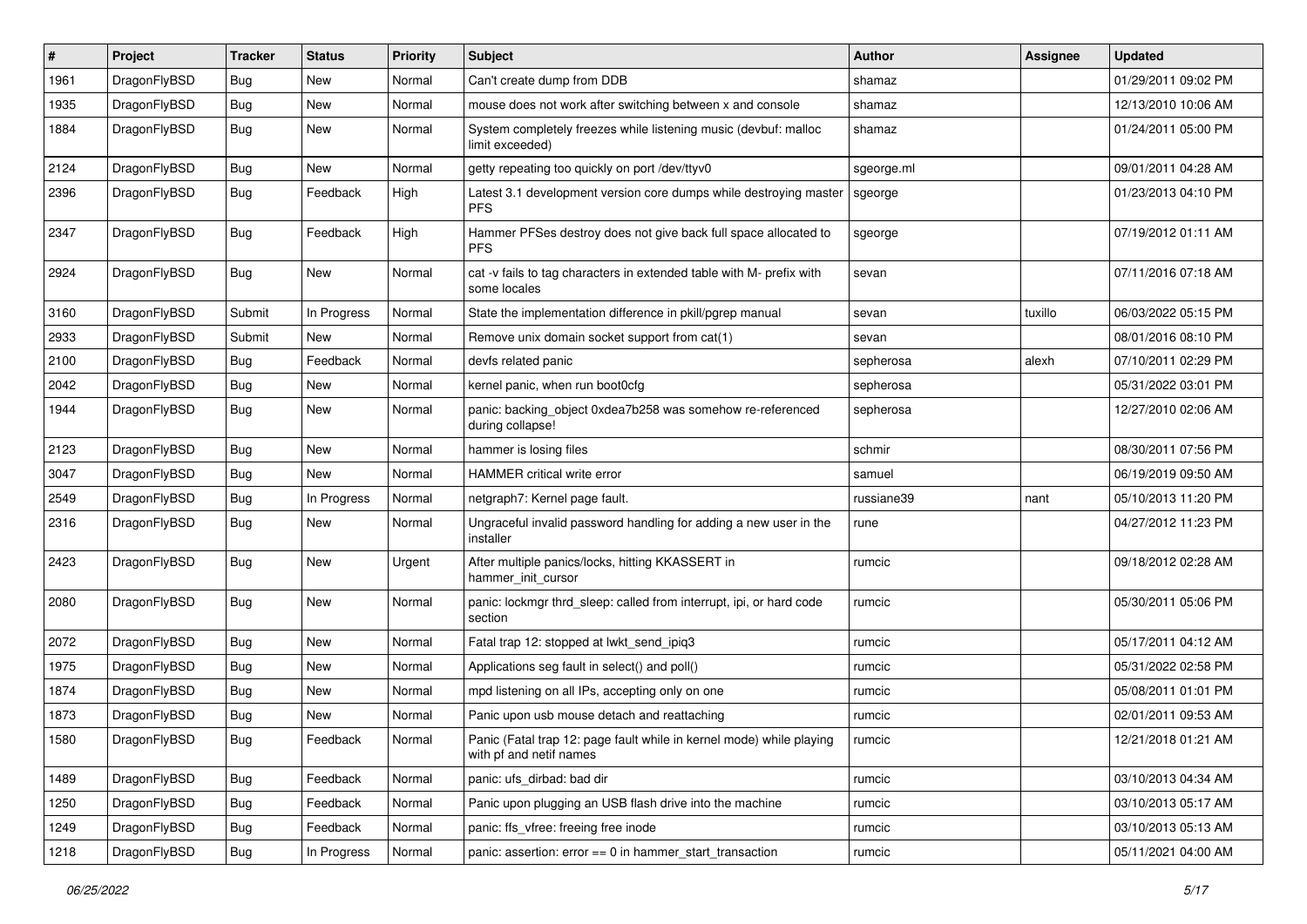| $\pmb{\#}$ | <b>Project</b> | <b>Tracker</b> | <b>Status</b> | <b>Priority</b> | <b>Subject</b>                                                                                                                                                                                    | <b>Author</b> | Assignee | Updated             |
|------------|----------------|----------------|---------------|-----------------|---------------------------------------------------------------------------------------------------------------------------------------------------------------------------------------------------|---------------|----------|---------------------|
| 998        | DragonFlyBSD   | <b>Bug</b>     | In Progress   | Normal          | Unconfiguring a vn while it is mounted                                                                                                                                                            | rumcic        | tuxillo  | 05/11/2021 04:00 AM |
| 1192       | DragonFlyBSD   | Submit         | <b>New</b>    | Normal          | KKASSERTs in sys/kern/uipc_{msg,socket}.c are too strict                                                                                                                                          | rumcic        |          | 05/11/2021 04:07 AM |
| 2887       | DragonFlyBSD   | Bug            | <b>New</b>    | Low             | Missing extattr namespace to string and<br>extattr string to namespace functions                                                                                                                  | rubenk        |          | 02/06/2016 05:09 AM |
| 3141       | DragonFlyBSD   | Bug            | <b>New</b>    | Normal          | dholient blocks boot process                                                                                                                                                                      | rowo          |          | 12/16/2018 11:01 AM |
| 2738       | DragonFlyBSD   | Bug            | New           | Normal          | Hammer: Strange behavior when trying to recover old version of<br>moved file                                                                                                                      | roland        |          | 11/20/2014 08:02 AM |
| 2626       | DragonFlyBSD   | Bug            | <b>New</b>    | Normal          | iwn driver drops with error: "firmware error 'iwn intr: fatal firmware<br>error"                                                                                                                  | rodyaj        |          | 01/09/2014 05:50 AM |
| 600        | DragonFlyBSD   | Bug            | New           | Low             | /sys/libkern/karc4random                                                                                                                                                                          | robin carey5  | profmakx | 01/19/2015 03:07 AM |
| 2430       | DragonFlyBSD   | Bug            | <b>New</b>    | Normal          | Alternate Password Hash method                                                                                                                                                                    | robin.carey1  |          | 10/07/2012 06:28 AM |
| 2138       | DragonFlyBSD   | Bug            | <b>New</b>    | Normal          | > 100% CPU usage                                                                                                                                                                                  | robin.carey1  |          | 09/26/2011 12:20 PM |
| 1836       | DragonFlyBSD   | Bug            | <b>New</b>    | Normal          | Incorrect TCP checksum show up in tcpdump                                                                                                                                                         | robgar1       |          | 05/15/2022 11:22 AM |
| 2822       | DragonFlyBSD   | Bug            | <b>New</b>    | Normal          | USB 3.0 stick throws "reading primary partition table: error<br>accessing offset 000[] for 152" error, while the stick works on any<br>other OS I tested                                          | revuwa        | profmakx | 06/29/2015 05:56 AM |
| 2675       | DragonFlyBSD   | Bug            | New           | Low             | Ultimate N WiFi Link 5300 get iwn intr: fatal firmware error on 5GHz                                                                                                                              | revuwa        |          | 05/11/2021 04:07 AM |
| 3313       | DragonFlyBSD   | Bug            | New           | Normal          | Can't boot from my live USB at all. The kernel loading process<br>hangs.                                                                                                                          | rempas        |          | 06/03/2022 12:16 AM |
| 1560       | DragonFlyBSD   | <b>Bug</b>     | Feedback      | Normal          | Unable to modify partition table on ThinkPad T61p during install                                                                                                                                  | rehsack       |          | 01/15/2015 08:57 AM |
| 2371       | DragonFlyBSD   | <b>Bug</b>     | <b>New</b>    | Normal          | Timezone problem with America/Sao Paulo                                                                                                                                                           | raitech       |          | 05/17/2012 01:42 PM |
| 1942       | DragonFlyBSD   | <b>Bug</b>     | <b>New</b>    | Normal          | locking against myself in getcacheblk()?                                                                                                                                                          | qhwt.dfly     |          | 05/31/2022 02:15 PM |
| 1917       | DragonFlyBSD   | <b>Bug</b>     | <b>New</b>    | Normal          | panic: assertion: (RB_EMPTY(&ip->rec_tree) && (ip->flags &<br>HAMMER INODE XDIRTY) == 0)    (!RB EMPTY(&ip->rec tree)<br>&& (ip->flags & HAMMER_INODE_XDIRTY) != 0) in<br>hammer flush inode done | qhwt.dfly     |          | 11/24/2010 03:23 AM |
| 1876       | DragonFlyBSD   | Bug            | New           | Normal          | devfs in jail + logging out from console(ttyv1+) -> panic                                                                                                                                         | qhwt.dfly     | tuxillo  | 05/31/2022 03:24 PM |
| 1577       | DragonFlyBSD   | Bug            | Feedback      | Normal          | panic: assertion: leaf->base.obj_id == ip->obj_id in<br>hammer ip delete range                                                                                                                    | qhwt+dfly     |          | 05/11/2021 04:01 AM |
| 1387       | DragonFlyBSD   | <b>Bug</b>     | Feedback      | Normal          | zero-size malloc and ps: kvm getprocs: Bad address                                                                                                                                                | qhwt+dfly     |          | 05/11/2021 04:00 AM |
| 1368       | DragonFlyBSD   | <b>Bug</b>     | In Progress   | Normal          | suspend signal race?                                                                                                                                                                              | qhwt+dfly     |          | 05/11/2021 03:51 AM |
| 570        | DragonFlyBSD   | <b>Bug</b>     | Feedback      | Normal          | 1.8.x: ACPI problems                                                                                                                                                                              | qhwt+dfly     |          | 06/02/2014 03:45 AM |
| 3245       | DragonFlyBSD   | Bug            | <b>New</b>    | Normal          | panic: free: guard1x fail, i915 load from loader.conf                                                                                                                                             | polachok      |          | 08/21/2020 10:36 AM |
| 1101       | DragonFlyBSD   | Bug            | Feedback      | Normal          | ohci related panic                                                                                                                                                                                | polachok      |          | 05/11/2021 04:00 AM |
| 2496       | DragonFlyBSD   | Bug            | <b>New</b>    | Normal          | NTFS malloc limit exceeded                                                                                                                                                                        | plasmob       | tuxillo  | 02/19/2013 08:47 AM |
| 3302       | DragonFlyBSD   | Bug            | <b>New</b>    | Normal          | Will not boot on System76 Lemur Pro (lemp10)                                                                                                                                                      | piecuch       |          | 11/03/2021 10:21 AM |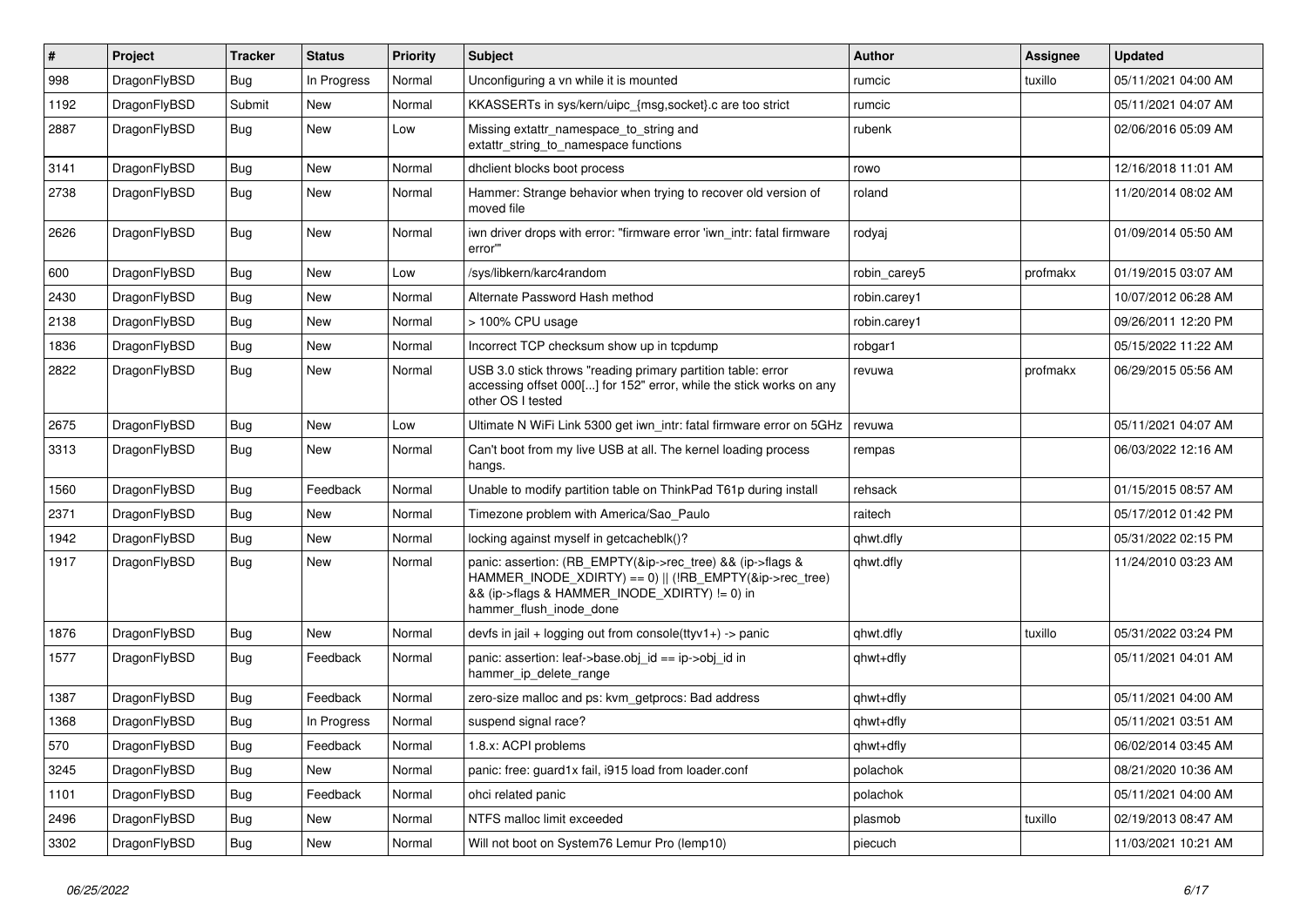| #    | Project      | <b>Tracker</b> | <b>Status</b> | <b>Priority</b> | Subject                                                                                                        | Author   | Assignee | <b>Updated</b>      |
|------|--------------|----------------|---------------|-----------------|----------------------------------------------------------------------------------------------------------------|----------|----------|---------------------|
| 3298 | DragonFlyBSD | Bug            | New           | Normal          | Running "w" and having logged in via XDM through VNC, "w" prints<br>an extra error message                     | piecuch  |          | 10/25/2021 09:16 AM |
| 3239 | DragonFlyBSD | Bug            | New           | Normal          | unable to SIGKILL glitched emacs                                                                               | piecuch  |          | 05/26/2020 03:30 AM |
| 3238 | DragonFlyBSD | <b>Bug</b>     | <b>New</b>    | Normal          | race conditions when printing from vkernel console                                                             | piecuch  |          | 05/19/2020 02:50 PM |
| 3247 | DragonFlyBSD | Bug            | New           | Normal          | Kernel panic doing nothing much                                                                                | phma     |          | 09/12/2020 11:40 PM |
| 2816 | DragonFlyBSD | Bug            | <b>New</b>    | Normal          | A multitasking process being debugged can get stuck                                                            | phma     |          | 05/19/2015 03:57 AM |
| 2611 | DragonFlyBSD | <b>Bug</b>     | <b>New</b>    | Normal          | Change in IP address results in network not working                                                            | phma     |          | 12/05/2013 07:55 PM |
| 2557 | DragonFlyBSD | Bug            | <b>New</b>    | Normal          | stock 3.4.1 kernel halts during booting if dm and dm_target_crypt<br>are loaded and RAID controller is present | phma     |          | 05/12/2013 10:38 PM |
| 2552 | DragonFlyBSD | Bug            | <b>New</b>    | Low             | hammer recovery should indicate progress                                                                       | phma     |          | 05/03/2013 12:13 AM |
| 2547 | DragonFlyBSD | <b>Bug</b>     | New           | High            | crashed while doing a dry run of pkg rolling-replace                                                           | phma     |          | 04/18/2013 10:40 PM |
| 2389 | DragonFlyBSD | <b>Bug</b>     | <b>New</b>    | Normal          | computer crashed while listing processes                                                                       | phma     |          | 06/18/2012 02:49 PM |
| 2387 | DragonFlyBSD | <b>Bug</b>     | New           | Normal          | hammer ignores -t during dedup                                                                                 | phma     |          | 06/17/2012 12:30 PM |
| 2331 | DragonFlyBSD | <b>Bug</b>     | <b>New</b>    | Normal          | reading mouse mode from unopen file descriptor hangs mouse<br>driver                                           | phma     |          | 03/14/2012 09:43 AM |
| 2311 | DragonFlyBSD | <b>Bug</b>     | <b>New</b>    | Normal          | Xorg crash having something to do with drm                                                                     | phma     |          | 02/22/2012 09:59 AM |
| 2306 | DragonFlyBSD | <b>Bug</b>     | New           | Normal          | a crash starts the kernel debugger in text mode, but just reboots in X                                         | phma     |          | 02/11/2012 08:02 PM |
| 1559 | DragonFlyBSD | Bug            | <b>New</b>    | Normal          | kernel trap                                                                                                    | phma     |          | 11/27/2021 08:43 AM |
| 1990 | DragonFlyBSD | <b>Bug</b>     | New           | Normal          | /mnt too large to mount                                                                                        | peur.neu |          | 02/16/2011 11:24 PM |
| 1951 | DragonFlyBSD | <b>Bug</b>     | <b>New</b>    | Normal          | dma_timeouts at phyaddr on a good hdd                                                                          | peur.neu |          | 01/04/2011 07:12 AM |
| 1943 | DragonFlyBSD | Bug            | <b>New</b>    | Normal          | hammer assertion panic                                                                                         | peter    |          | 12/27/2010 12:45 AM |
| 3226 | DragonFlyBSD | <b>Bug</b>     | New           | Normal          | Xorg freezes in vm: thread stuck in "objtrm1"                                                                  | peeter   |          | 04/08/2020 02:10 AM |
| 2970 | DragonFlyBSD | Bug            | New           | Normal          | kernel 4.7: "Is -I" causes panic on UDF filesystem: "bgetvp -<br>overlapping buffer"                           | peeter   |          | 12/21/2016 02:46 AM |
| 2898 | DragonFlyBSD | <b>Bug</b>     | New           | Normal          | <b>HAMMER</b> panic                                                                                            | pavalos  |          | 11/03/2018 07:05 AM |
| 2526 | DragonFlyBSD | <b>Bug</b>     | New           | Normal          | hammer cleanup doesn't run on first day of DST                                                                 | pavalos  |          | 10/18/2016 05:28 PM |
| 2248 | DragonFlyBSD | <b>Bug</b>     | New           | Normal          | sysctl panic                                                                                                   | pavalos  |          | 11/23/2011 06:23 PM |
| 2199 | DragonFlyBSD | <b>Bug</b>     | New           | Normal          | screen segfaults if utmpx isn't present                                                                        | pavalos  |          | 11/15/2011 10:52 PM |
| 2099 | DragonFlyBSD | <b>Bug</b>     | New           | Normal          | page fault panic in vm system                                                                                  | pavalos  |          | 07/10/2011 08:51 AM |
| 2048 | DragonFlyBSD | <b>Bug</b>     | New           | Normal          | panic: ffs_sync: rofs mod                                                                                      | pavalos  |          | 04/12/2011 05:45 AM |
| 2008 | DragonFlyBSD | <b>Bug</b>     | <b>New</b>    | Normal          | lwkt_setcpu_remote: td->td_flags 00800621 console flood                                                        | pavalos  |          | 03/06/2011 09:37 PM |
| 1969 | DragonFlyBSD | <b>Bug</b>     | New           | Normal          | pf-related network problem                                                                                     | pavalos  | lentferj | 02/01/2011 06:57 PM |
| 1949 | DragonFlyBSD | <b>Bug</b>     | New           | Normal          | iwn panic                                                                                                      | pavalos  |          | 01/30/2011 03:21 AM |
| 1946 | DragonFlyBSD | <b>Bug</b>     | New           | Normal          | ieee80211 panic                                                                                                | pavalos  | josepht  | 01/27/2011 06:00 PM |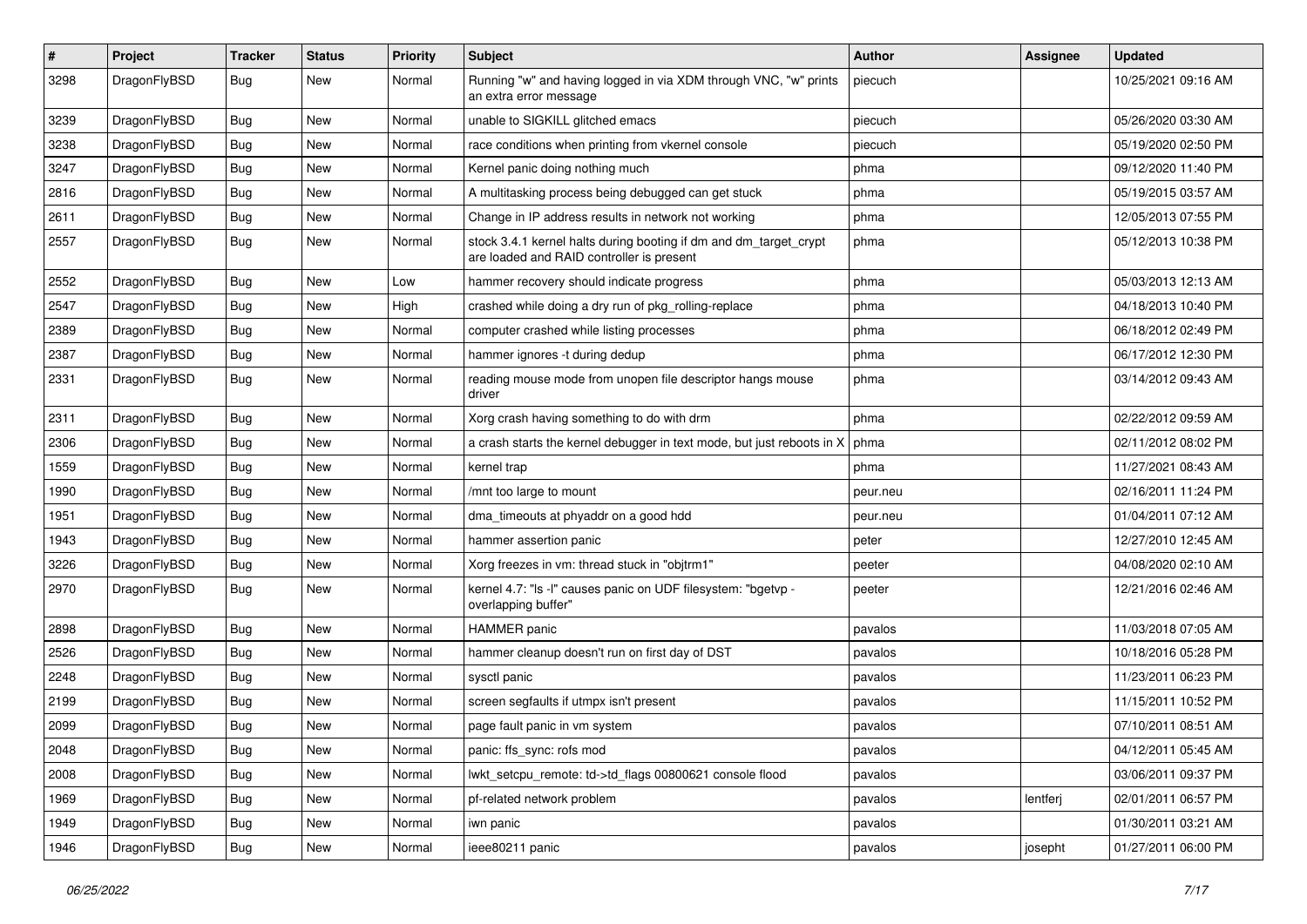| #    | Project      | <b>Tracker</b> | <b>Status</b> | <b>Priority</b> | Subject                                                                                                            | Author                 | Assignee  | <b>Updated</b>      |
|------|--------------|----------------|---------------|-----------------|--------------------------------------------------------------------------------------------------------------------|------------------------|-----------|---------------------|
| 1769 | DragonFlyBSD | Bug            | <b>New</b>    | Normal          | panic: assertion: _tp->tt_msg->tt_cpuid == mycpuid in<br>tcp callout active                                        | pavalos                | sig       | 05/15/2022 11:07 AM |
| 599  | DragonFlyBSD | Bug            | <b>New</b>    | Urgent          | 1.9.0 reproducable panic                                                                                           | pavalos                |           | 12/22/2010 01:08 AM |
| 2117 | DragonFlyBSD | <b>Bug</b>     | New           | High            | ACPI and/or bce(4) problem with 2.11.0.673.g0d557 on HP DL380<br>G6                                                | pauska                 |           | 08/22/2011 10:15 AM |
| 2874 | DragonFlyBSD | <b>Bug</b>     | <b>New</b>    | Normal          | make world DESTDIR=/emptydir fails                                                                                 | pascii                 |           | 12/25/2015 07:04 AM |
| 3107 | DragonFlyBSD | Bug            | <b>New</b>    | Low             | ACPI interrupt storm when loading i915 on Lenovo T460                                                              | oyvinht                |           | 07/15/2020 07:01 AM |
| 3152 | DragonFlyBSD | Bug            | Feedback      | Normal          | Console's size in ttyv0 and single user mode is sticking to 80x25,<br>while ttyv1 can make use of the whole screen | overtime               |           | 02/24/2019 01:08 AM |
| 2802 | DragonFlyBSD | Bug            | New           | Normal          | USB Wifi urtwn0 crash from cd boot                                                                                 | opvalues               |           | 03/10/2015 01:07 AM |
| 2799 | DragonFlyBSD | Bug            | <b>New</b>    | Normal          | Fatal trap 12 caused by moused(8) -p/dev/cual0                                                                     | opvalues               |           | 03/04/2015 11:01 PM |
| 3052 | DragonFlyBSD | Bug            | New           | Normal          | panic DragonFly v4.8.1-RELEASE by mounting a malformed NTFS<br>image [64.000]                                      | open.source@ribose.com |           | 08/14/2017 03:22 AM |
| 3051 | DragonFlyBSD | <b>Bug</b>     | New           | Normal          | panic DragonFly v4.8.1-RELEASE by mounting a malformed NTFS<br>image [12.000]                                      | open.source@ribose.com |           | 08/14/2017 03:20 AM |
| 3049 | DragonFlyBSD | <b>Bug</b>     | New           | Normal          | panic DragonFly v4.8.1-RELEASE by mounting a malformed<br>msdosfs image [12.128]                                   | open.source@ribose.com |           | 08/14/2017 02:53 AM |
| 2622 | DragonFlyBSD | Bug            | New           | Normal          | VAIO FIT15E fn keys support                                                                                        | nonsolosoft            |           | 12/31/2013 01:31 AM |
| 2621 | DragonFlyBSD | Bug            | <b>New</b>    | Normal          | core dump using cdrom                                                                                              | nonsolosoft            |           | 12/27/2013 12:43 AM |
| 2412 | DragonFlyBSD | <b>Bug</b>     | <b>New</b>    | Normal          | wlan0 fails to get address via dhclient                                                                            | nonsolosoft            |           | 08/30/2012 05:55 AM |
| 2182 | DragonFlyBSD | Bug            | <b>New</b>    | Normal          | if msk PHY FIFO underrun/overflow                                                                                  | nonsolosoft            |           | 09/03/2012 06:39 AM |
| 1193 | DragonFlyBSD | <b>Bug</b>     | New           | Normal          | kernel doesn't recognize cdrom drive                                                                               | nonsolosoft            |           | 01/25/2014 09:11 PM |
| 3215 | DragonFlyBSD | Bug            | <b>New</b>    | Normal          | Hang in tcdrain(3) after write(3)                                                                                  | noloader               |           | 11/25/2019 03:08 PM |
| 2098 | DragonFlyBSD | Submit         | New           | Normal          | [PATCH] correct ath man page example<br>(/usr/src/share/man/man4/ath.4)                                            | nobody                 |           | 11/15/2011 12:27 AM |
| 2958 | DragonFlyBSD | <b>Bug</b>     | Feedback      | Normal          | Hammer FS dies during pruning after massive write load                                                             | neilb                  |           | 10/11/2016 04:20 AM |
| 2957 | DragonFlyBSD | <b>Bug</b>     | Feedback      | Normal          | swapoff -a followed by swapon -a doesn't give your swap back                                                       | neilb                  |           | 10/09/2016 04:17 AM |
| 2104 | DragonFlyBSD | <b>Bug</b>     | <b>New</b>    | Normal          | network configuration seg. fault on install CD                                                                     | navratil               |           | 07/26/2011 07:55 AM |
| 679  | DragonFlyBSD | Bug            | <b>New</b>    | Low             | Netgraph backward compatibility for old *LEN constants                                                             | nant                   | nant      | 02/18/2014 05:45 AM |
| 1144 | DragonFlyBSD | <b>Bug</b>     | Feedback      | Normal          | Incorrect clock under KVM                                                                                          | msylvan                |           | 03/09/2013 01:17 PM |
| 168  | DragonFlyBSD | Bug            | In Progress   | Normal          | Livelocked limit engaged while trying to setup IPW wireless                                                        | mschacht               | sepherosa | 05/11/2021 04:05 AM |
| 3218 | DragonFlyBSD | <b>Bug</b>     | New           | Normal          | Kernel panics are not sent to comconsole when booted over EFI                                                      | mqudsi                 |           | 12/02/2019 08:52 PM |
| 3317 | DragonFlyBSD | <b>Bug</b>     | In Progress   | Normal          | Network vtnet0 not working on Hetzner cloud                                                                        | mneumann               |           | 06/18/2022 03:55 AM |
| 3235 | DragonFlyBSD | <b>Bug</b>     | New           | Normal          | Kernel panic in devfs_vnops.c                                                                                      | mneumann               |           | 04/28/2020 07:00 AM |
| 3222 | DragonFlyBSD | <b>Bug</b>     | New           | Normal          | gcc - undefined reference to '__atomic_load' (missing libatomic?)                                                  | mneumann               |           | 02/08/2020 02:45 AM |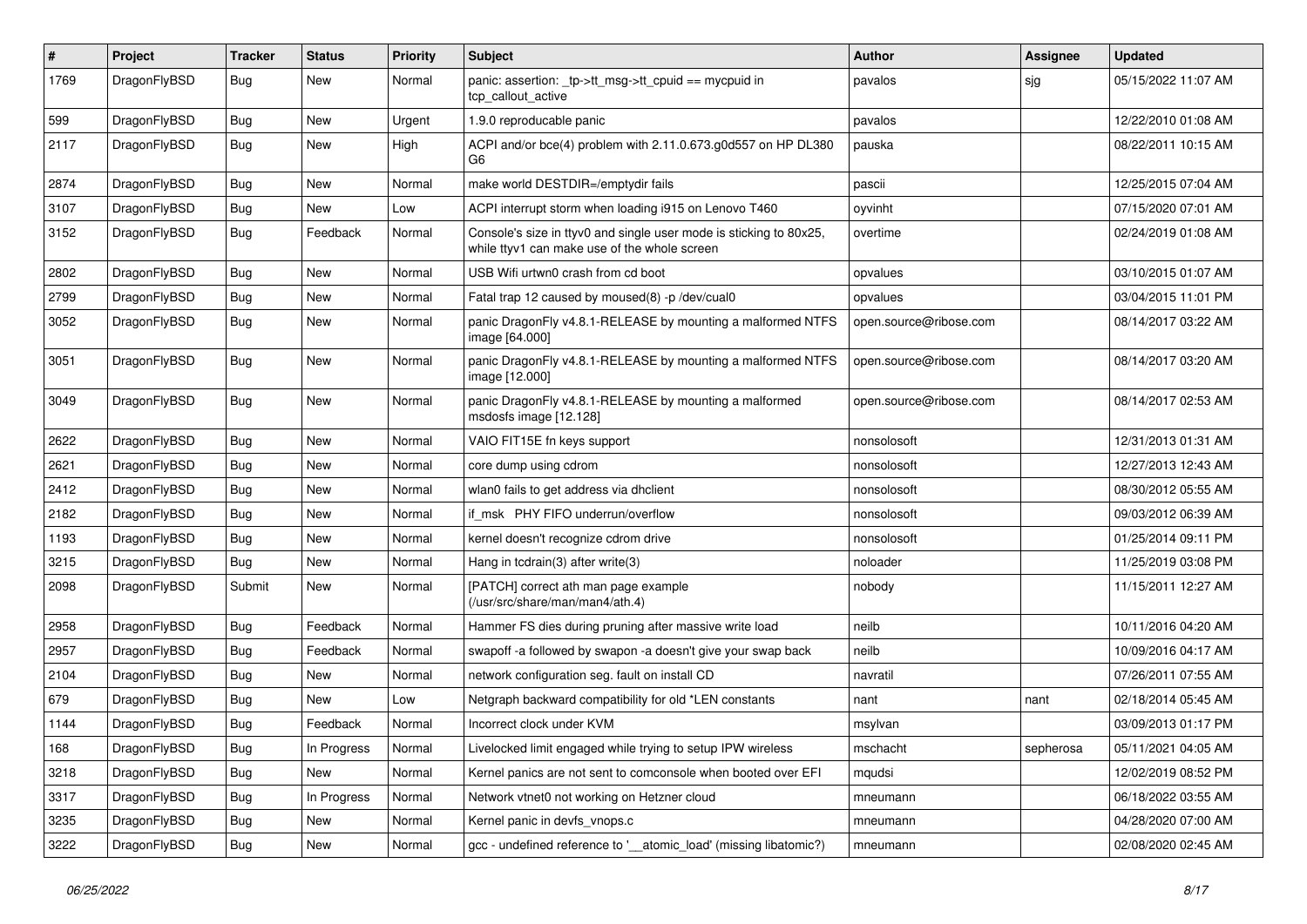| $\sharp$ | Project      | <b>Tracker</b> | <b>Status</b> | <b>Priority</b> | Subject                                                                                                 | <b>Author</b> | Assignee  | <b>Updated</b>      |
|----------|--------------|----------------|---------------|-----------------|---------------------------------------------------------------------------------------------------------|---------------|-----------|---------------------|
| 3111     | DragonFlyBSD | Bug            | In Progress   | High            | Mouse lags every second heavily under X11                                                               | mneumann      |           | 12/12/2017 09:46 PM |
| 2972     | DragonFlyBSD | Bug            | <b>New</b>    | Normal          | ipfw3 "deny to me" does not work correctly                                                              | mneumann      |           | 12/27/2016 12:11 PM |
| 2881     | DragonFlyBSD | <b>Bug</b>     | New           | Normal          | Pulseaudio hangs/resets system when starting X11                                                        | mneumann      |           | 01/09/2016 03:08 AM |
| 2788     | DragonFlyBSD | <b>Bug</b>     | New           | Normal          | ioctl GSLICEINFO: Not working for vnode slice                                                           | mneumann      |           | 02/12/2015 07:49 AM |
| 1293     | DragonFlyBSD | Bug            | <b>New</b>    | Normal          | 2.2.1-REL Installer Request                                                                             | mk            | tuxillo   | 05/11/2021 04:00 AM |
| 2644     | DragonFlyBSD | <b>Bug</b>     | Feedback      | Normal          | 3.6.0-REL trap 9 on boot                                                                                | memmerto      |           | 11/27/2021 08:08 AM |
| 2598     | DragonFlyBSD | <b>Bug</b>     | New           | Normal          | i386 via USB Booting                                                                                    | mbzadegan     |           | 10/21/2013 02:28 AM |
| 2067     | DragonFlyBSD | <b>Bug</b>     | New           | Normal          | sound/pcm: "play interrupt timeout, channel dead"                                                       | matthiasr     |           | 05/11/2021 03:55 AM |
| 1860     | DragonFlyBSD | <b>Bug</b>     | Feedback      | Normal          | Panic while creating UFS fs on vn(4) for initrd                                                         | matthias      |           | 02/29/2012 07:16 AM |
| 3035     | DragonFlyBSD | Bug            | New           | Normal          | panic: assertion "cpu >= 0 && cpu < ncpus" failed in netisr_cpuport<br>at /usr/src/sys/net/netisr2.h:87 | masu          |           | 05/11/2017 01:24 AM |
| 2809     | DragonFlyBSD | Bug            | New           | Normal          | hammer mirror-stream                                                                                    | masu          |           | 04/10/2015 12:33 AM |
| 2092     | DragonFlyBSD | Bug            | <b>New</b>    | Normal          | Panic: Bad link elm 0x next->prev != elm                                                                | masterblaster | dillon    | 12/04/2011 12:49 PM |
| 2370     | DragonFlyBSD | <b>Bug</b>     | <b>New</b>    | Normal          | panic: ffs_valloc: dup alloc                                                                            | marino        | vsrinivas | 02/01/2013 09:28 AM |
| 2167     | DragonFlyBSD | <b>Bug</b>     | <b>New</b>    | Normal          | shutdown/reboot fails after uptime msg                                                                  | marino        |           | 11/28/2011 03:01 AM |
| 2531     | DragonFlyBSD | <b>Bug</b>     | New           | Normal          | camcontrol fails to disable APM                                                                         | m.lombardi85  |           | 03/23/2013 12:28 PM |
| 2808     | DragonFlyBSD | <b>Bug</b>     | New           | Normal          | X freeze by switching between X and VT - results in black screen                                        | lukesky333    |           | 05/11/2021 03:55 AM |
| 2434     | DragonFlyBSD | Bug            | New           | Normal          | BTX Halted - Boot fails on USB/GUI                                                                      | lucmv         |           | 10/17/2012 08:12 PM |
| 2565     | DragonFlyBSD | <b>Bug</b>     | New           | Normal          | "ifconfig ix0 up" panic                                                                                 | Itpig402a     |           | 06/03/2013 05:46 AM |
| 3310     | DragonFlyBSD | <b>Bug</b>     | In Progress   | Normal          | NVMM+QEMU fail to boot with UEFI: Mem Assist Failed<br>[gpa=0xfffffff0]                                 | liweitianux   |           | 01/11/2022 03:22 PM |
| 3028     | DragonFlyBSD | Bug            | In Progress   | Normal          | installer: confusion of set/get disk encryption passphrase dialogs                                      | liweitianux   | tuxillo   | 06/03/2022 05:13 PM |
| 2917     | DragonFlyBSD | <b>Bug</b>     | New           | Normal          | da8: reading primary partition table: error accessing offset<br>000000000000 for 512                    | liweitianux   |           | 05/11/2021 08:43 PM |
| 2892     | DragonFlyBSD | <b>Bug</b>     | New           | Normal          | swap_pager:indefinite wait bufferf error                                                                | lhmwzy        |           | 02/21/2016 10:32 PM |
| 2421     | DragonFlyBSD | <b>Bug</b>     | <b>New</b>    | High            | Kernel panic: vm_fault: page 0xc0f70000 not busy!                                                       | lentferj      |           | 10/03/2012 08:16 AM |
| 2288     | DragonFlyBSD | <b>Bug</b>     | Feedback      | Normal          | Random IO performance loss introduced since January 1st                                                 | lentferj      |           | 01/23/2013 04:21 PM |
| 1939     | DragonFlyBSD | <b>Bug</b>     | New           | Normal          | Panic on nightly build and stress test box                                                              | lentferj      |           | 12/18/2010 08:41 AM |
| 1916     | DragonFlyBSD | Bug            | New           | Normal          | Constant crashes on x86_64 with UFS                                                                     | lentferj      |           | 11/21/2010 07:40 PM |
| 2529     | DragonFlyBSD | <b>Bug</b>     | New           | Low             | Sundance network adapter is not detected and attached                                                   | kworr         |           | 03/25/2013 02:29 AM |
| 1727     | DragonFlyBSD | Bug            | Feedback      | Normal          | CD boot panic (2.6.1) (usb?)                                                                            | kiril         |           | 05/15/2022 05:10 AM |
| 2645     | DragonFlyBSD | <b>Bug</b>     | New           | Normal          | panic with dsched fq and ioprio                                                                         | jyoung15      |           | 02/20/2014 07:29 AM |
| 3228     | DragonFlyBSD | Bug            | <b>New</b>    | Low             | pfi_kif_unref: state refcount <= 0 in dmesg                                                             | justin        |           | 03/05/2021 06:39 AM |
| 2444     | DragonFlyBSD | <b>Bug</b>     | New           | Normal          | Crash during Hammer overnight cleanup                                                                   | justin        |           | 11/04/2012 07:58 AM |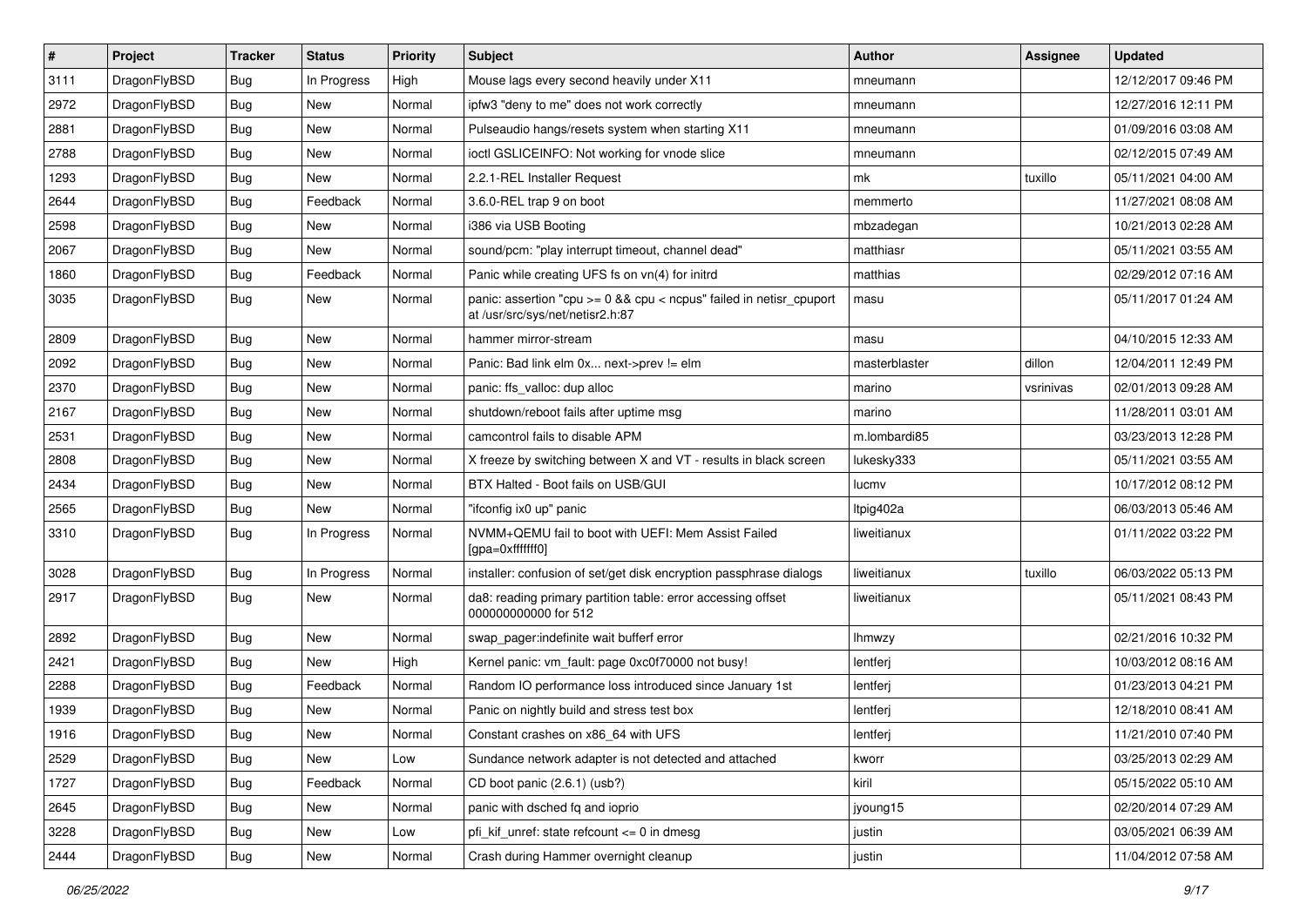| $\pmb{\#}$ | Project      | <b>Tracker</b> | <b>Status</b> | <b>Priority</b> | <b>Subject</b>                                                                                             | Author          | Assignee  | <b>Updated</b>      |
|------------|--------------|----------------|---------------|-----------------|------------------------------------------------------------------------------------------------------------|-----------------|-----------|---------------------|
| 2090       | DragonFlyBSD | Bug            | Feedback      | Normal          | snd_hda does not support headphone automute                                                                | justin          |           | 03/29/2012 08:03 PM |
| 385        | DragonFlyBSD | Bug            | Feedback      | Low             | Mail archive address removal                                                                               | justin          | justin    | 03/09/2013 11:24 AM |
| 2245       | DragonFlyBSD | Bug            | <b>New</b>    | Normal          | panic: assertion "ref < &td->td toks end" failed in lwkt gettoken at<br>/usr/src/sys/kern/lwkt_token.c:588 | juanfra684      |           | 11/22/2011 07:41 PM |
| 2153       | DragonFlyBSD | Bug            | <b>New</b>    | Normal          | Too many unuseful warnings at boot                                                                         | juanfra684      |           | 10/18/2011 10:16 PM |
| 1717       | DragonFlyBSD | <b>Bug</b>     | Feedback      | Normal          | HAMMER panic in hammer_cursor_down()                                                                       | josepht1        |           | 05/11/2021 04:05 AM |
| 2568       | DragonFlyBSD | Bug            | <b>New</b>    | Normal          | AHCI panic                                                                                                 | josepht         |           | 06/07/2013 05:52 PM |
| 2013       | DragonFlyBSD | <b>Bug</b>     | In Progress   | Normal          | oversized DMA request loop                                                                                 | josepht         |           | 05/11/2021 04:06 AM |
| 1745       | DragonFlyBSD | Bug            | Feedback      | Normal          | kmalloc panic                                                                                              | josepht         |           | 05/11/2021 04:05 AM |
| 1330       | DragonFlyBSD | Bug            | Feedback      | Normal          | Hammer, usb disk, SYNCHRONIZE CACHE failure                                                                | josepht         |           | 06/02/2014 04:56 AM |
| 2712       | DragonFlyBSD | <b>Bug</b>     | New           | Normal          | connect(2) returns EINVAL when retrying after ECONNREFUSED                                                 | jorisgio        |           | 08/14/2014 05:31 PM |
| 2391       | DragonFlyBSD | <b>Bug</b>     | In Progress   | Normal          | System lock with ahci and acpi enabled on ATI RS690 chipset with<br>SMB600 sata controller                 | jorisgio        | vadaszi   | 06/03/2015 03:51 PM |
| 2890       | DragonFlyBSD | Bug            | <b>New</b>    | Normal          | not able to boot usb installer on Toshiba Chromebook 2                                                     | johnnywhishbone |           | 02/22/2016 03:42 AM |
| 3089       | DragonFlyBSD | Bug            | In Progress   | Normal          | vtnet(4) - disable TCP checksum offload by default                                                         | jlane           | vadaszi   | 05/11/2021 04:14 AM |
| 2731       | DragonFlyBSD | <b>Bug</b>     | In Progress   | Normal          | Screen full of random colors when starting Xorg with Intel Haswell<br>HD Graphics P4600                    | jkatzmaier      |           | 11/12/2014 04:08 PM |
| 2369       | DragonFlyBSD | Bug            | <b>New</b>    | Normal          | panic: Bad link elm 0xffffffe07edf6068 next->prev != elm                                                   | jaydg           |           | 08/15/2012 03:04 AM |
| 2353       | DragonFlyBSD | Bug            | In Progress   | Normal          | panic: assertion "gd->gd_spinlocks_wr == 0" failed in<br>bsd4_schedulerclock                               | jaydg           | alexh     | 11/28/2012 01:57 AM |
| 2308       | DragonFlyBSD | Bug            | New           | Normal          | System freeze when unloading snd_hda                                                                       | jaydg           |           | 02/19/2012 07:15 AM |
| 3134       | DragonFlyBSD | <b>Bug</b>     | New           | Normal          | RFC 3021 (/31 networks) appear to be unsupported                                                           | jailbird        |           | 05/16/2018 11:03 PM |
| 2825       | DragonFlyBSD | <b>Bug</b>     | <b>New</b>    | High            | 3x dhclient = hanging system (objcache exhausted)                                                          | jaccovonb       | sepherosa | 05/11/2021 03:55 AM |
| 2746       | DragonFlyBSD | Bug            | <b>New</b>    | Normal          | some fraction of xterms started from the xmonad window manager<br>get killed with SIGALRM                  | isenmann        | profmakx  | 12/28/2014 02:51 AM |
| 2604       | DragonFlyBSD | Bug            | <b>New</b>    | Normal          | dell laptop does not boot with LATEST                                                                      | isenmann        |           | 11/20/2013 02:07 AM |
| 3029       | DragonFlyBSD | Bug            | New           | Normal          | Running DflyBSD 4.8 on FreeBSD bhyve as a guest                                                            | iron            |           | 05/13/2022 04:33 AM |
| 3189       | DragonFlyBSD | <b>Bug</b>     | New           | Normal          | Allow DragonFly Mail Agent to accept an alternate config via<br>command line switch                        | iang            |           | 08/16/2021 12:42 AM |
| 3206       | DragonFlyBSD | Submit         | New           | Normal          | update psm/kbd to FreeBSD 12.0 code                                                                        | htse            |           | 10/05/2019 03:49 PM |
| 3201       | DragonFlyBSD | Submit         | <b>New</b>    | Normal          | Fixes make search display                                                                                  | htse            |           | 08/20/2021 04:02 PM |
| 2680       | DragonFlyBSD | <b>Bug</b>     | New           | Low             | boot0cfg update makes box unbootable                                                                       | herrgard        |           | 06/10/2014 06:02 AM |
| 2125       | DragonFlyBSD | <b>Bug</b>     | New           | Normal          | Weird garbage in dmesg                                                                                     | herrgard        |           | 08/30/2011 08:04 PM |
| 2045       | DragonFlyBSD | <b>Bug</b>     | New           | Normal          | ral(4): Fatal trap 12: page fault while in kernel mode (two panics)                                        | herrgard        |           | 11/03/2011 05:34 PM |
| 1982       | DragonFlyBSD | Bug            | New           | Low             | There is no linuxulator on x86-64                                                                          | herrgard        |           | 05/31/2022 02:25 PM |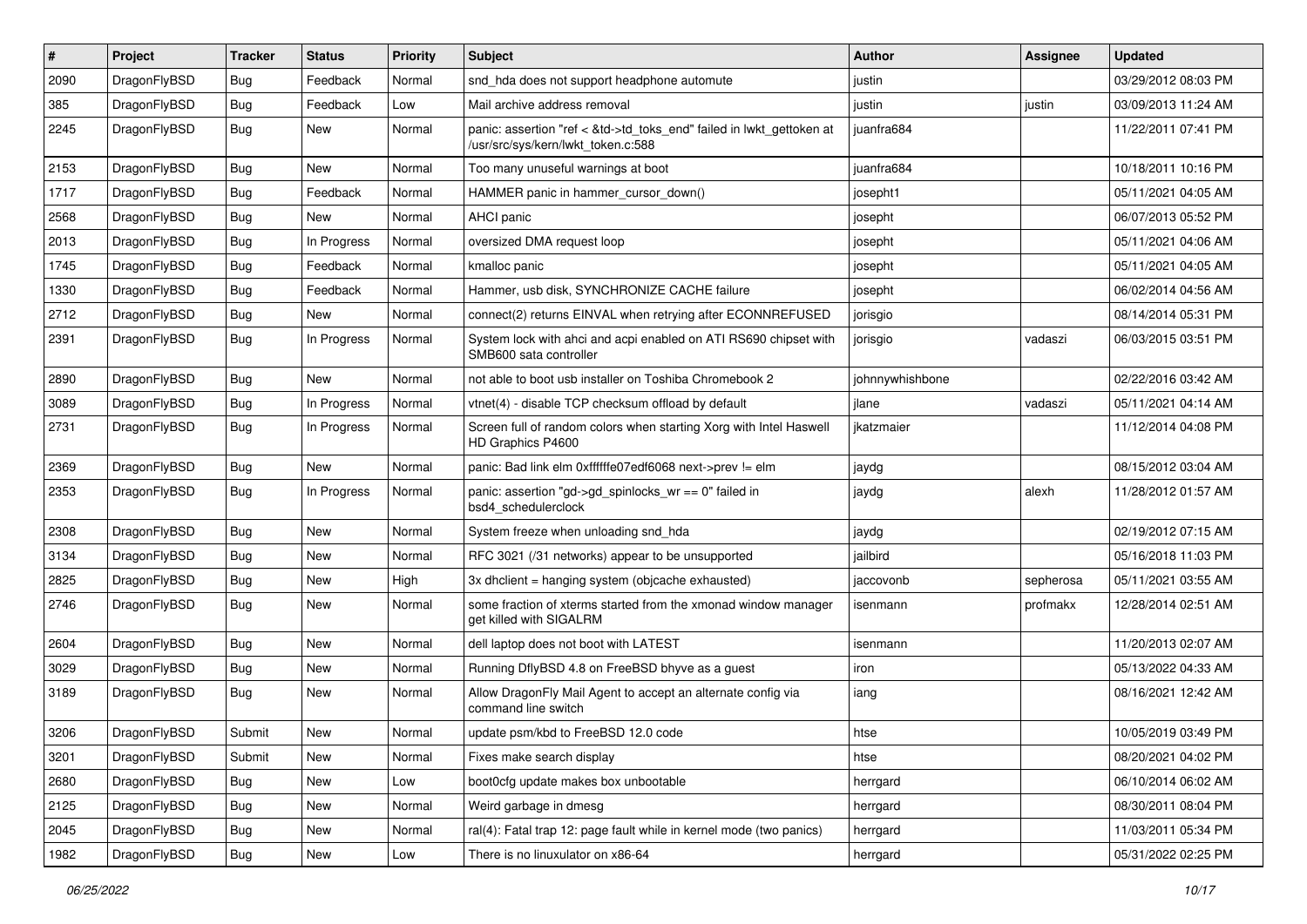| $\vert$ # | Project      | <b>Tracker</b> | <b>Status</b> | <b>Priority</b> | Subject                                                                         | <b>Author</b> | Assignee  | <b>Updated</b>      |
|-----------|--------------|----------------|---------------|-----------------|---------------------------------------------------------------------------------|---------------|-----------|---------------------|
| 1563      | DragonFlyBSD | <b>Bug</b>     | Feedback      | Normal          | reset(1) doesn't reset terminal to the defaults                                 | hasso         |           | 03/10/2013 04:17 AM |
| 1532      | DragonFlyBSD | <b>Bug</b>     | <b>New</b>    | Low             | jemalloc doesn't work on DragonFly                                              | hasso         | sjg       | 08/02/2011 01:14 AM |
| 1525      | DragonFlyBSD | <b>Bug</b>     | New           | Normal          | boehm-gc problems                                                               | hasso         |           | 10/13/2012 07:13 PM |
| 1502      | DragonFlyBSD | <b>Bug</b>     | In Progress   | Normal          | Lock while deleting files from nohistory HAMMER directories                     | hasso         |           | 03/10/2013 04:28 AM |
| 1486      | DragonFlyBSD | <b>Bug</b>     | Feedback      | Normal          | Interrupt storm related to SATA DVD device                                      | hasso         |           | 05/11/2021 04:01 AM |
| 1430      | DragonFlyBSD | <b>Bug</b>     | New           | Normal          | Buggy $w(1)$ ?                                                                  | hasso         | alexh     | 11/24/2010 08:09 AM |
| 1428      | DragonFlyBSD | Bug            | Feedback      | Low             | POSIX.1e implementation is too old                                              | hasso         | tuxillo   | 05/11/2021 04:00 AM |
| 1411      | DragonFlyBSD | <b>Bug</b>     | Feedback      | Normal          | Burning doesn't work with ahci(4)                                               | hasso         | dillon    | 05/11/2021 04:00 AM |
| 1313      | DragonFlyBSD | <b>Bug</b>     | New           | Low             | Signal code in kernel needs major overhaul (signal queues,<br>si_code, si_addr) | hasso         |           | 05/11/2021 04:00 AM |
| 884       | DragonFlyBSD | Bug            | In Progress   | High            | Performance/memory problems under filesystem IO load                            | hasso         |           | 05/11/2021 03:50 AM |
| 2095      | DragonFlyBSD | Bug            | <b>New</b>    | Low             | Running installer post-install: Unsupported DFUI transport "                    | greenrd       |           | 06/26/2011 09:20 AM |
| 2094      | DragonFlyBSD | <b>Bug</b>     | <b>New</b>    | Normal          | Segfault when gdb printing backtrace from core dump                             | greenrd       |           | 06/25/2011 04:14 PM |
| 3165      | DragonFlyBSD | <b>Bug</b>     | New           | Normal          | Looping at boot time                                                            | gop           |           | 12/28/2018 01:04 PM |
| 2577      | DragonFlyBSD | <b>Bug</b>     | <b>New</b>    | Normal          | virtio-blk iops performance is cpu limited on high end devices                  | gjs278        | vsrinivas | 08/01/2013 02:28 PM |
| 2819      | DragonFlyBSD | <b>Bug</b>     | In Progress   | Normal          | Random micro system freezes after a week of uptime                              | ftigeot       | dillon    | 08/16/2015 08:46 PM |
| 2803      | DragonFlyBSD | <b>Bug</b>     | <b>New</b>    | Normal          | HAMMER: Warning: UNDO area too small!                                           | ftigeot       |           | 03/11/2015 03:42 PM |
| 2674      | DragonFlyBSD | <b>Bug</b>     | <b>New</b>    | Normal          | <b>GPT Support</b>                                                              | ftigeot       |           | 12/28/2015 02:54 PM |
| 2619      | DragonFlyBSD | <b>Bug</b>     | New           | Normal          | DragonFly 3.6 can't be installed on a 6TB volume                                | ftigeot       |           | 02/23/2014 11:55 PM |
| 2535      | DragonFlyBSD | Bug            | <b>New</b>    | Normal          | Imap processes apparentlt blocked on disk I/O                                   | ftigeot       |           | 04/02/2013 09:31 AM |
| 2416      | DragonFlyBSD | <b>Bug</b>     | New           | Normal          | ".' entry can be removed on mounted nfs filesystem                              | ftigeot       | tuxillo   | 06/03/2014 04:40 AM |
| 2403      | DragonFlyBSD | <b>Bug</b>     | <b>New</b>    | Low             | newfs -E doesn't handle /dev/serno device names properly                        | ftigeot       |           | 08/17/2012 05:07 AM |
| 2051      | DragonFlyBSD | <b>Bug</b>     | <b>New</b>    | Normal          | No ipv6 lan route entry created on 2.10                                         | ftigeot       |           | 04/21/2011 10:37 AM |
| 2037      | DragonFlyBSD | <b>Bug</b>     | Feedback      | Normal          | Panic Bad link elm while building packages                                      | ftigeot       | dillon    | 04/21/2011 07:20 AM |
| 1923      | DragonFlyBSD | Bug            | <b>New</b>    | Normal          | Abysmal NFS performance with IPv6                                               | ftigeot       |           | 12/05/2010 09:34 PM |
| 1826      | DragonFlyBSD | Bug            | New           | Normal          | panic during boot: assertion so->so_port  in tcp_input                          | ftigeot       |           | 05/15/2022 11:05 AM |
| 1818      | DragonFlyBSD | <b>Bug</b>     | <b>New</b>    | Normal          | panic: Bad tailg NEXT (kqueue issue ?)                                          | ftigeot       |           | 05/15/2022 11:40 AM |
| 1593      | DragonFlyBSD | <b>Bug</b>     | Feedback      | Normal          | panic: assertion: ccb == ap->ap_err_ccb in ahci_put_err_ccb                     | ftigeot       | ftigeot   | 05/15/2022 05:09 AM |
| 2122      | DragonFlyBSD | Submit         | New           | Normal          | [Review] Fixes to the VFS layer                                                 | ftigeot       |           | 05/31/2022 03:25 PM |
| 1899      | DragonFlyBSD | <b>Bug</b>     | New           | Normal          | Keyboard doesn't work                                                           | fransm        |           | 05/15/2022 03:32 PM |
| 846       | DragonFlyBSD | <b>Bug</b>     | Feedback      | Normal          | USB bugs:usb mouse can't used!                                                  | frankning     |           | 01/15/2015 08:36 AM |
| 1672      | DragonFlyBSD | <b>Bug</b>     | Feedback      | Normal          | panic (trap 12) around btree_search() in 2.4.1-RELEASE                          | floid         |           | 01/19/2015 03:36 AM |
| 979       | DragonFlyBSD | <b>Bug</b>     | Feedback      | Normal          | Failure-prone USB mass storage (SB600? msdosfs? CAM?)                           | floid         |           | 01/15/2015 08:38 AM |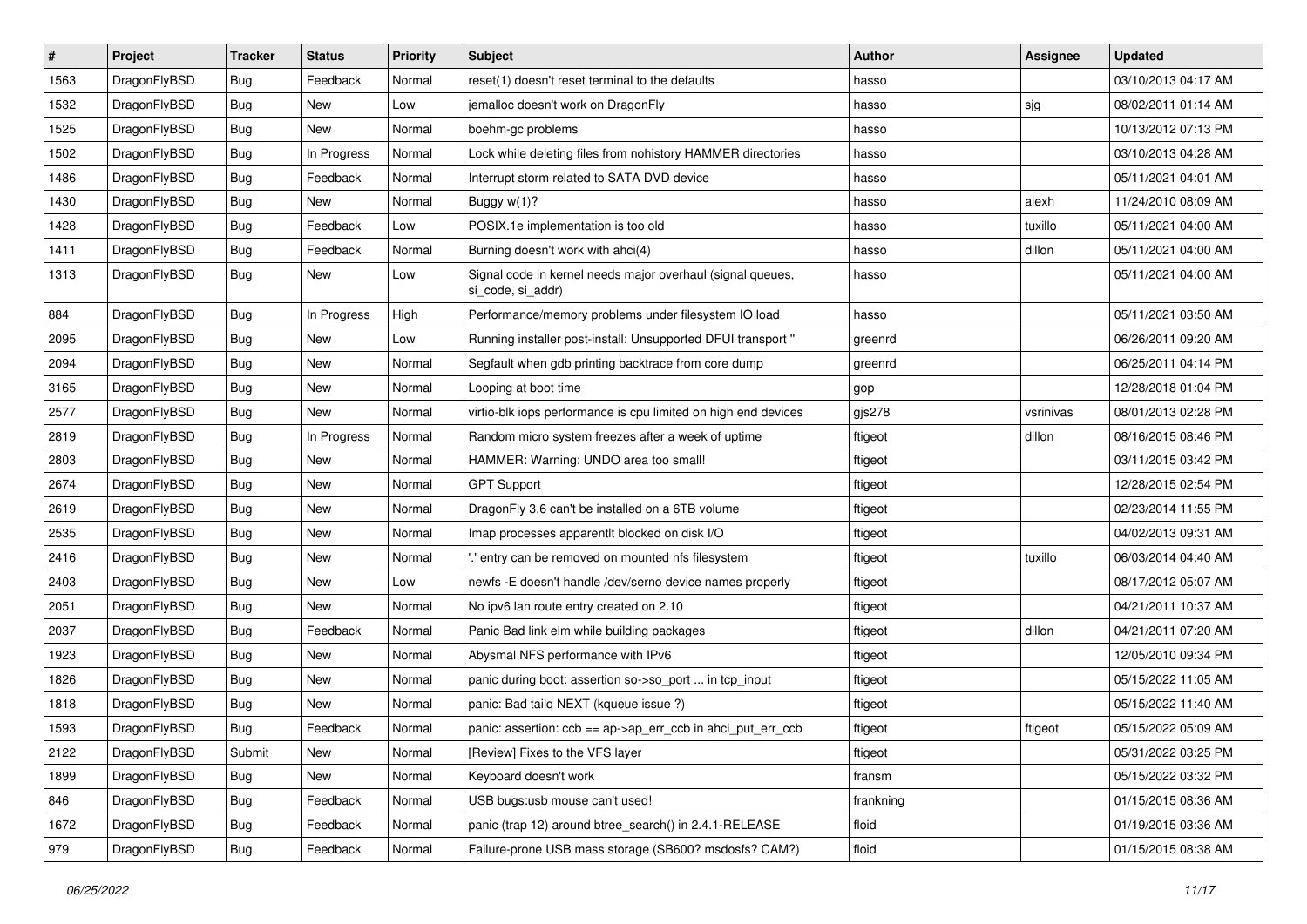| $\pmb{\#}$ | Project      | <b>Tracker</b> | <b>Status</b> | <b>Priority</b> | Subject                                                                                                                                                   | <b>Author</b> | Assignee | <b>Updated</b>      |
|------------|--------------|----------------|---------------|-----------------|-----------------------------------------------------------------------------------------------------------------------------------------------------------|---------------|----------|---------------------|
| 2657       | DragonFlyBSD | Bug            | <b>New</b>    | High            | Needs acl to migrate our servers                                                                                                                          | ferney        |          | 03/31/2014 11:37 AM |
| 2569       | DragonFlyBSD | Bug            | <b>New</b>    | Normal          | ctime NFS                                                                                                                                                 | ferney        |          | 08/11/2013 04:35 AM |
| 2075       | DragonFlyBSD | <b>Bug</b>     | <b>New</b>    | Normal          | pflogd on x86 64                                                                                                                                          | fanch         |          | 05/16/2011 04:04 PM |
| 3276       | DragonFlyBSD | Submit         | <b>New</b>    | Normal          | Add option controlling whether gpt expand expands the last partition<br>(needs testing)                                                                   | falsifian     |          | 07/10/2021 03:35 AM |
| 2544       | DragonFlyBSD | <b>Bug</b>     | New           | Normal          | live DVD system boot (menu option 1) caused db> prompt on<br>PE1950                                                                                       | estrabd       |          | 05/11/2021 03:54 AM |
| 2254       | DragonFlyBSD | <b>Bug</b>     | New           | Normal          | panic: assertion "ref < &td->td_toks_end" failed in lwkt_gettoken at<br>/usr/src/sys/kern/lwkt_token.c:588                                                | eocallaghan   |          | 12/05/2011 10:21 PM |
| 2164       | DragonFlyBSD | <b>Bug</b>     | New           | Normal          | panic on reboot from usb.                                                                                                                                 | eocallaghan   |          | 10/27/2011 09:29 AM |
| 2161       | DragonFlyBSD | <b>Bug</b>     | <b>New</b>    | Normal          | Outdated xorg.conf file gets installed into etc and screws up mouse                                                                                       | eocallaghan   |          | 10/27/2011 01:51 PM |
| 2158       | DragonFlyBSD | <b>Bug</b>     | New           | Normal          | iwn panics with assertion on boot.                                                                                                                        | eocallaghan   |          | 10/24/2011 04:13 PM |
| 1947       | DragonFlyBSD | Bug            | <b>New</b>    | Low             | GA-880GM-UD2H (rev. 1.3) AHCI fails to detect disks at the end of<br>the RAID controller                                                                  | eocallaghan   |          | 11/27/2021 08:46 AM |
| 1831       | DragonFlyBSD | Bug            | Feedback      | High            | HAMMER "malloc limit exceeded" panic                                                                                                                      | eocallaghan   | dillon   | 06/04/2022 04:38 AM |
| 1592       | DragonFlyBSD | <b>Bug</b>     | Feedback      | Normal          | AcpiOSUnmapMemory: Warning, deallocation did not track<br>allocation.                                                                                     | eocallaghan   |          | 06/02/2014 07:45 AM |
| 1591       | DragonFlyBSD | Bug            | Feedback      | Normal          | Lenovo X301 hangs with AHCI Driver CMD TIMEOUT<br>STS=d0 <bsy></bsy>                                                                                      | eocallaghan   |          | 05/11/2021 04:05 AM |
| 1877       | DragonFlyBSD | Bug            | New           | Normal          | Freeze during 1st hammer cleanup after new install                                                                                                        | elekktretterr |          | 05/15/2022 11:43 AM |
| 1669       | DragonFlyBSD | <b>Bug</b>     | In Progress   | Normal          | Drive wont open using button                                                                                                                              | elekktretterr |          | 02/29/2012 12:05 PM |
| 1668       | DragonFlyBSD | <b>Bug</b>     | Feedback      | Normal          | Power button not working                                                                                                                                  | elekktretterr |          | 03/10/2013 06:22 AM |
| 1634       | DragonFlyBSD | Bug            | <b>New</b>    | Normal          | panic: spin_lock: 0xe4ad1320, indefinitive wait!                                                                                                          | elekktretterr |          | 01/19/2015 03:21 AM |
| 1613       | DragonFlyBSD | <b>Bug</b>     | Feedback      | Normal          | USB Keyboard not working on master                                                                                                                        | elekktretterr |          | 05/11/2021 04:05 AM |
| 1463       | DragonFlyBSD | <b>Bug</b>     | <b>New</b>    | Normal          | Mountroot before drives are initialized                                                                                                                   | elekktretterr |          | 12/07/2010 01:30 PM |
| 1456       | DragonFlyBSD | <b>Bug</b>     | Feedback      | Normal          | Microsoft wireless desktop problems                                                                                                                       | elekktretterr |          | 01/15/2015 08:34 AM |
| 1454       | DragonFlyBSD | <b>Bug</b>     | Feedback      | Normal          | Unable to boot from external USB DVD drive                                                                                                                | elekktretterr |          | 05/11/2021 04:01 AM |
| 1194       | DragonFlyBSD | Bug            | New           | Normal          | SCSI errors while trying to copy photos from my camera                                                                                                    | elekktretterr |          | 01/14/2015 04:39 PM |
| 1181       | DragonFlyBSD | <b>Bug</b>     | In Progress   | Normal          | ACX111 panic                                                                                                                                              | elekktretterr |          | 05/11/2021 04:00 AM |
| 3117       | DragonFlyBSD | Bug            | New           | Normal          | Problem with colours if "intel" video-driver used                                                                                                         | dpostolov     |          | 01/07/2018 11:35 PM |
| 3116       | DragonFlyBSD | <b>Bug</b>     | New           | Normal          | da0 detects on very big volume if to _remove_ usb install stick and<br>reboot on Intel NUC5PPYH                                                           | dpostolov     |          | 01/07/2018 09:40 PM |
| 1774       | DragonFlyBSD | <b>Bug</b>     | New           | Normal          | New IP header cleanup branch available for testing                                                                                                        | dillon        |          | 05/15/2022 10:59 AM |
| 1448       | DragonFlyBSD | Bug            | Feedback      | Normal          | panic: assertion: _tp->tt_msg->tt_cpuid == mycpuid in<br>tcp_callout_active tcp_output tcp_usr_send netmsg_pru_send<br>netmsg_service tcpmsg_service_loop | dillon        |          | 05/11/2021 04:00 AM |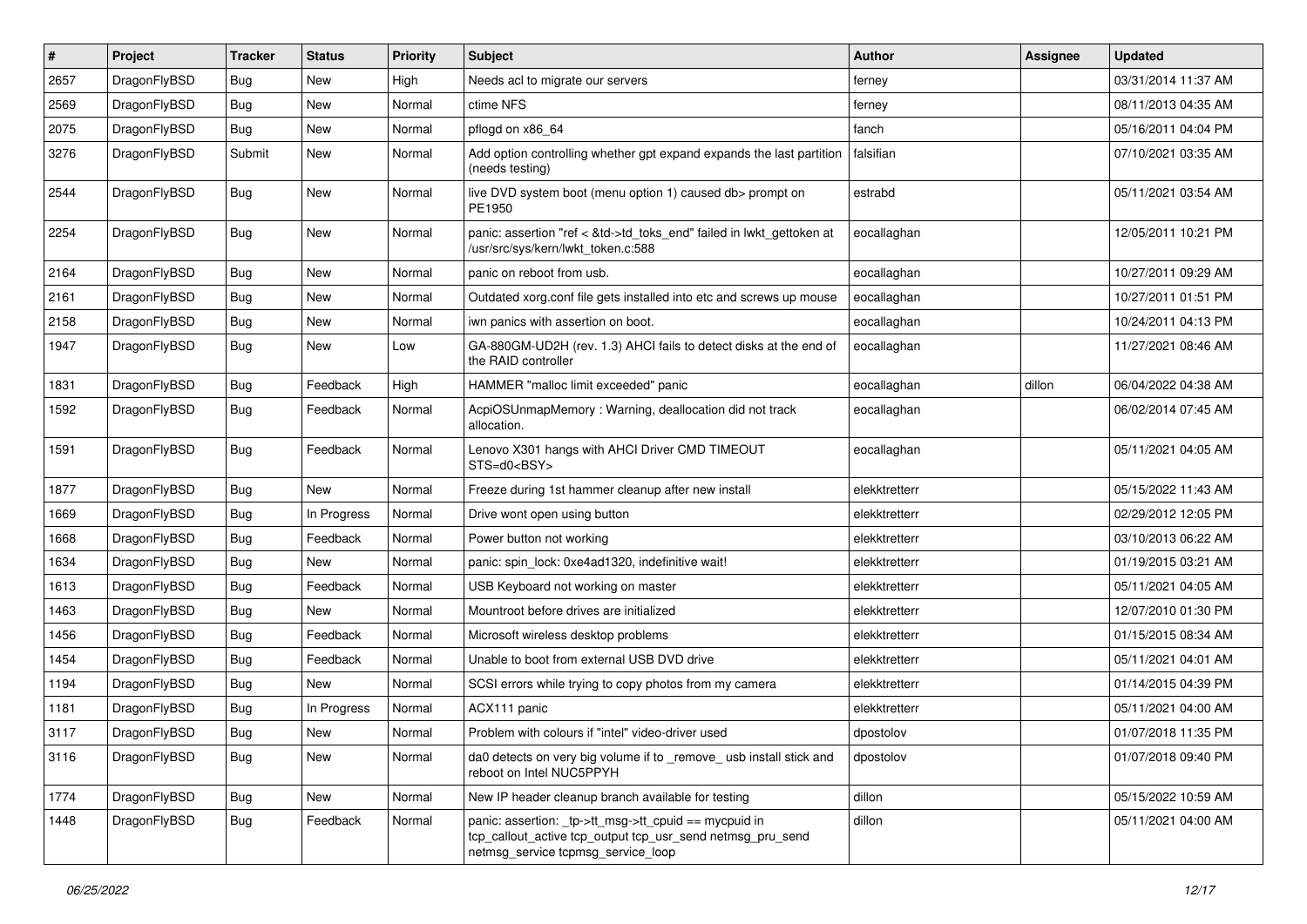| #    | Project      | <b>Tracker</b> | <b>Status</b> | Priority | <b>Subject</b>                                                                                         | <b>Author</b> | <b>Assignee</b> | <b>Updated</b>      |
|------|--------------|----------------|---------------|----------|--------------------------------------------------------------------------------------------------------|---------------|-----------------|---------------------|
| 1429 | DragonFlyBSD | Bug            | Feedback      | Normal   | vkernel bug - "mfree: m->m_nextpkt != NULL"                                                            | dillon        |                 | 05/11/2021 04:00 AM |
| 1336 | DragonFlyBSD | <b>Bug</b>     | In Progress   | Normal   | Still looking for reports of missed directory entries w/ HAMMER                                        | dillon        |                 | 05/11/2021 04:00 AM |
| 2708 | DragonFlyBSD | <b>Bug</b>     | New           | Normal   | unable to send TCP nor UDP on age(4) interface                                                         | dermiste      |                 | 05/11/2021 03:54 AM |
| 3154 | DragonFlyBSD | Submit         | New           | Normal   | Update serial handling in bootloader                                                                   | ddegroot      | dillon          | 11/06/2018 11:21 PM |
| 3147 | DragonFlyBSD | Submit         | New           | Normal   | Enable headless installation                                                                           | ddegroot      |                 | 10/09/2018 01:25 PM |
| 2790 | DragonFlyBSD | Submit         | New           | Low      | filedesc softrefs increment code factoring                                                             | dclink        |                 | 02/21/2015 04:00 AM |
| 2721 | DragonFlyBSD | Submit         | Feedback      | Low      | Some few zalloc calls to objcache ones replacements                                                    | dclink        | tuxillo         | 05/11/2021 04:08 AM |
| 2717 | DragonFlyBSD | Submit         | Feedback      | Normal   | Out of range numeric handling                                                                          | dclink        | tuxillo         | 05/11/2021 04:08 AM |
| 3076 | DragonFlyBSD | <b>Bug</b>     | New           | Normal   | sys/dev/netif/ig hal/e1000 ich8lan.c:1594: sanity checking mixup?                                      | dcb           |                 | 10/11/2017 01:58 AM |
| 3025 | DragonFlyBSD | <b>Bug</b>     | New           | Normal   | sys/dev/powermng/powernow/powernow.c:284: bad comparison ?                                             | dcb           |                 | 09/23/2017 07:45 AM |
| 3024 | DragonFlyBSD | <b>Bug</b>     | New           | Low      | sys/dev/netif/wi/if_wi.c:1090]: (style) Redundant condition                                            | dcb           |                 | 04/11/2017 11:56 AM |
| 3022 | DragonFlyBSD | <b>Bug</b>     | New           | Normal   | sys/dev/netif/ath/ath/if ath.c:2142: strange bitmask?                                                  | dcb           |                 | 04/11/2017 11:49 AM |
| 3021 | DragonFlyBSD | <b>Bug</b>     | In Progress   | Normal   | sys/dev/drm/i915/i915_gem_stolen.c:115]: (error) Signed integer<br>overflow for expression '65535<<20' | dcb           |                 | 04/11/2017 12:46 PM |
| 3018 | DragonFlyBSD | <b>Bug</b>     | <b>New</b>    | Normal   | sys/bus/u4b/wlan/if_run.c:5464]: (style) Redundant condition                                           | dcb           |                 | 04/11/2017 11:26 AM |
| 3011 | DragonFlyBSD | <b>Bug</b>     | In Progress   | Normal   | dragonfly/sys/dev/netif/re/re.c: suspicious code?                                                      | dcb           |                 | 07/29/2017 01:26 AM |
| 2994 | DragonFlyBSD | <b>Bug</b>     | <b>New</b>    | Normal   | Intermittent boot hangs after git: hammer - HAMMER Version 7                                           | davshao       |                 | 03/30/2017 02:06 PM |
| 2835 | DragonFlyBSD | <b>Bug</b>     | New           | Normal   | /usr/include/c++/5.0/bits/c++locale.h likes<br>POSIX C SOURCE>=200809                                  | davshao       |                 | 11/18/2015 03:40 AM |
| 2688 | DragonFlyBSD | Bug            | New           | Normal   | 67613368bdda7 Fix wrong checks for U4B presence Asrock Z77M<br>difficulty detecting USB keyboard       | davshao       |                 | 06/28/2014 07:08 PM |
| 2652 | DragonFlyBSD | <b>Bug</b>     | New           | Normal   | 189a0ff3761b47  ix: Implement MSI-X support locks up Lenovo<br>S10 Intel Atom n270                     | davshao       |                 | 05/14/2014 01:55 AM |
| 2414 | DragonFlyBSD | <b>Bug</b>     | In Progress   | Normal   | Lenovo S10 acpi freeze (not new)                                                                       | davshao       |                 | 05/11/2021 04:13 AM |
| 3145 | DragonFlyBSD | Submit         | In Progress   | Normal   | Update libelf to FreeBSD 12 current and build as base library usable<br>by ports                       | davshao       | tuxillo         | 08/20/2021 03:58 PM |
| 3031 | DragonFlyBSD | Submit         | In Progress   | Normal   | Update drm/radeon to Linux 4.7.10 as much as possible                                                  | davshao       | ftigeot         | 08/19/2021 12:33 PM |
| 3243 | DragonFlyBSD | Bug            | New           | Normal   | SMART status not reported properly for SSD disks                                                       | daftaupe      |                 | 09/09/2020 11:03 PM |
| 3227 | DragonFlyBSD | Submit         | <b>New</b>    | Normal   | Add HAMMER2 instructions in the installation medium README                                             | daftaupe      |                 | 03/26/2020 03:34 PM |
| 2687 | DragonFlyBSD | Bug            | <b>New</b>    | Normal   | natacontrol software RAID in installer                                                                 | csmelosky     |                 | 06/22/2014 12:03 PM |
| 1587 | DragonFlyBSD | <b>Bug</b>     | Feedback      | Normal   | can't gdb across fork                                                                                  | corecode      | tuxillo         | 05/11/2021 03:54 AM |
| 1584 | DragonFlyBSD | <b>Bug</b>     | In Progress   | Normal   | can't use ssh from jail: debug1: read_passphrase: can't open<br>/dev/tty: Device busy                  | corecode      | tuxillo         | 05/11/2021 03:53 AM |
| 1583 | DragonFlyBSD | <b>Bug</b>     | In Progress   | Normal   | panic: assertion: cursor->trans->sync_lock_refs > 0 in<br>hammer_recover_cursor                        | corecode      | tuxillo         | 05/11/2021 03:53 AM |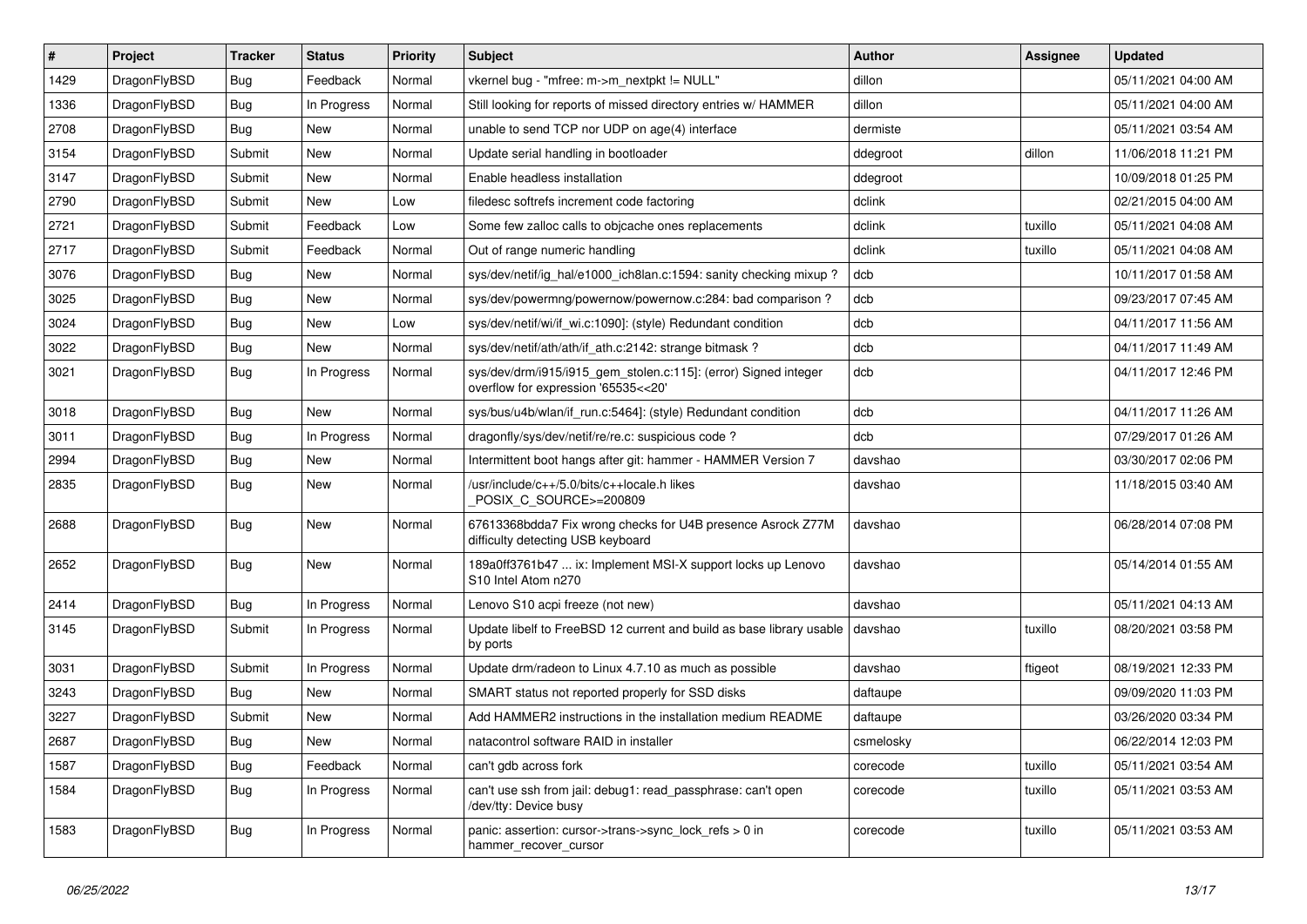| $\#$ | Project      | Tracker    | <b>Status</b> | <b>Priority</b> | <b>Subject</b>                                                                                                | <b>Author</b> | Assignee | <b>Updated</b>      |
|------|--------------|------------|---------------|-----------------|---------------------------------------------------------------------------------------------------------------|---------------|----------|---------------------|
| 1556 | DragonFlyBSD | <b>Bug</b> | New           | Normal          | many processes stuck in "hmrrcm", system unusable                                                             | corecode      | tuxillo  | 05/11/2021 03:52 AM |
| 1547 | DragonFlyBSD | <b>Bug</b> | In Progress   | Normal          | disklabel64 automatic sizing                                                                                  | corecode      | tuxillo  | 05/11/2021 03:52 AM |
| 1538 | DragonFlyBSD | Bug        | New           | Low             | mountroot should probe file systems                                                                           | corecode      | alexh    | 11/24/2010 06:35 PM |
| 1528 | DragonFlyBSD | Bug        | In Progress   | Normal          | ktrace does not show proper return values for pipe(2)                                                         | corecode      | tuxillo  | 05/11/2021 03:52 AM |
| 1475 | DragonFlyBSD | <b>Bug</b> | In Progress   | Normal          | kernel blocks with low memory and syscons setting a high res mode<br>/ scrollback                             | corecode      | tuxillo  | 05/11/2021 03:52 AM |
| 1474 | DragonFlyBSD | <b>Bug</b> | <b>New</b>    | Normal          | ithread 1 unexpectedly rescheduled                                                                            | corecode      | tuxillo  | 05/11/2021 03:52 AM |
| 1469 | DragonFlyBSD | Bug        | In Progress   | Normal          | Hammer history security concern                                                                               | corecode      | tuxillo  | 05/11/2021 03:52 AM |
| 1442 | DragonFlyBSD | Bug        | New           | Normal          | blocking SIGSEGV and triggering a segment violation produces an<br>all CPU consuming process                  | corecode      | tuxillo  | 05/11/2021 03:52 AM |
| 1440 | DragonFlyBSD | <b>Bug</b> | New           | Normal          | ptrace/gdb doesn't work after process blocks SIGTRAP                                                          | corecode      | tuxillo  | 05/11/2021 03:52 AM |
| 1307 | DragonFlyBSD | Bug        | In Progress   | Normal          | hammer tid -2 shows unexpected result                                                                         | corecode      |          | 10/18/2016 05:29 PM |
| 1287 | DragonFlyBSD | Bug        | Feedback      | Normal          | altq configuration doesn't work                                                                               | corecode      | tuxillo  | 05/11/2021 03:51 AM |
| 1198 | DragonFlyBSD | <b>Bug</b> | New           | High            | DDB loops panic in db read bytes                                                                              | corecode      | tuxillo  | 05/11/2021 03:51 AM |
| 1030 | DragonFlyBSD | <b>Bug</b> | In Progress   | Normal          | msdosfs umount panic                                                                                          | corecode      | tuxillo  | 05/11/2021 03:51 AM |
| 911  | DragonFlyBSD | Bug        | Feedback      | Normal          | kldload/kernel linker can exceed malloc reserve and panic system                                              | corecode      | tuxillo  | 05/11/2021 03:51 AM |
| 901  | DragonFlyBSD | Bug        | Feedback      | Normal          | route show needs to get data from all cpus                                                                    | corecode      | tuxillo  | 05/11/2021 03:50 AM |
| 847  | DragonFlyBSD | <b>Bug</b> | Feedback      | Normal          | processes getting stuck on mount point                                                                        | corecode      | tuxillo  | 05/11/2021 03:50 AM |
| 781  | DragonFlyBSD | Bug        | In Progress   | Normal          | fdisk uses wrong geometry on usb flash drives                                                                 | corecode      | tuxillo  | 05/11/2021 03:50 AM |
| 742  | DragonFlyBSD | Bug        | In Progress   | Normal          | umount problems with multiple mounts                                                                          | corecode      | tuxillo  | 06/25/2022 04:02 AM |
| 731  | DragonFlyBSD | Bug        | New           | Normal          | system freeze on "slice too large"                                                                            | corecode      | tuxillo  | 06/25/2022 04:01 AM |
| 341  | DragonFlyBSD | Bug        | New           | Normal          | Vinum erroneously repors devices as busy                                                                      | corecode      | swildner | 01/21/2012 04:50 AM |
| 1481 | DragonFlyBSD | <b>Bug</b> | Feedback      | Normal          | panic: assertion: kva_p(buf) in soopt_from_kbuf (after ipfw pipe<br>show, 2.2.1-R)                            | combiner      |          | 05/11/2021 04:01 AM |
| 2736 | DragonFlyBSD | <b>Bug</b> | New           | High            | kernel panics on acpi timer probe function                                                                    | cnb           |          | 05/11/2021 03:55 AM |
| 2735 | DragonFlyBSD | <b>Bug</b> | New           | Urgent          | iwn panics SYSSASSERT                                                                                         | cnb           |          | 05/11/2021 03:55 AM |
| 3280 | DragonFlyBSD | <b>Bug</b> | New           | Normal          | KMS console and i915(4) not working in 6.0                                                                    | cmusser       |          | 07/10/2021 03:35 AM |
| 3139 | DragonFlyBSD | Bug        | New           | Normal          | USB Mouse Does Not Work in DragonflyBSD guest on VirtualBox                                                   | chiguy1256    |          | 06/24/2018 10:14 PM |
| 2859 | DragonFlyBSD | <b>Bug</b> | New           | Low             | Installer configuration menu always highlights "Select timezone", no<br>matter which step was last completed. | cgag          |          | 12/02/2015 01:54 PM |
| 2858 | DragonFlyBSD | Bug        | New           | Low             | Installer "Local or UTC" question should have "No" selected by<br>default.                                    | cgag          |          | 12/02/2015 01:18 PM |
| 3143 | DragonFlyBSD | Bug        | New           | Normal          | assertion "0" failed in hammer2_inode_xop_chain_sync                                                          | cbin          |          | 07/18/2018 12:50 PM |
| 1618 | DragonFlyBSD | <b>Bug</b> | Feedback      | Normal          | collision for 'struct pmap' when using RPC and <sys user.h=""></sys>                                          | carenas       |          | 05/11/2021 04:05 AM |
| 2319 | DragonFlyBSD | <b>Bug</b> | New           | Normal          | crypt/passwd forward compat                                                                                   | c.turner1     |          | 02/28/2012 12:39 PM |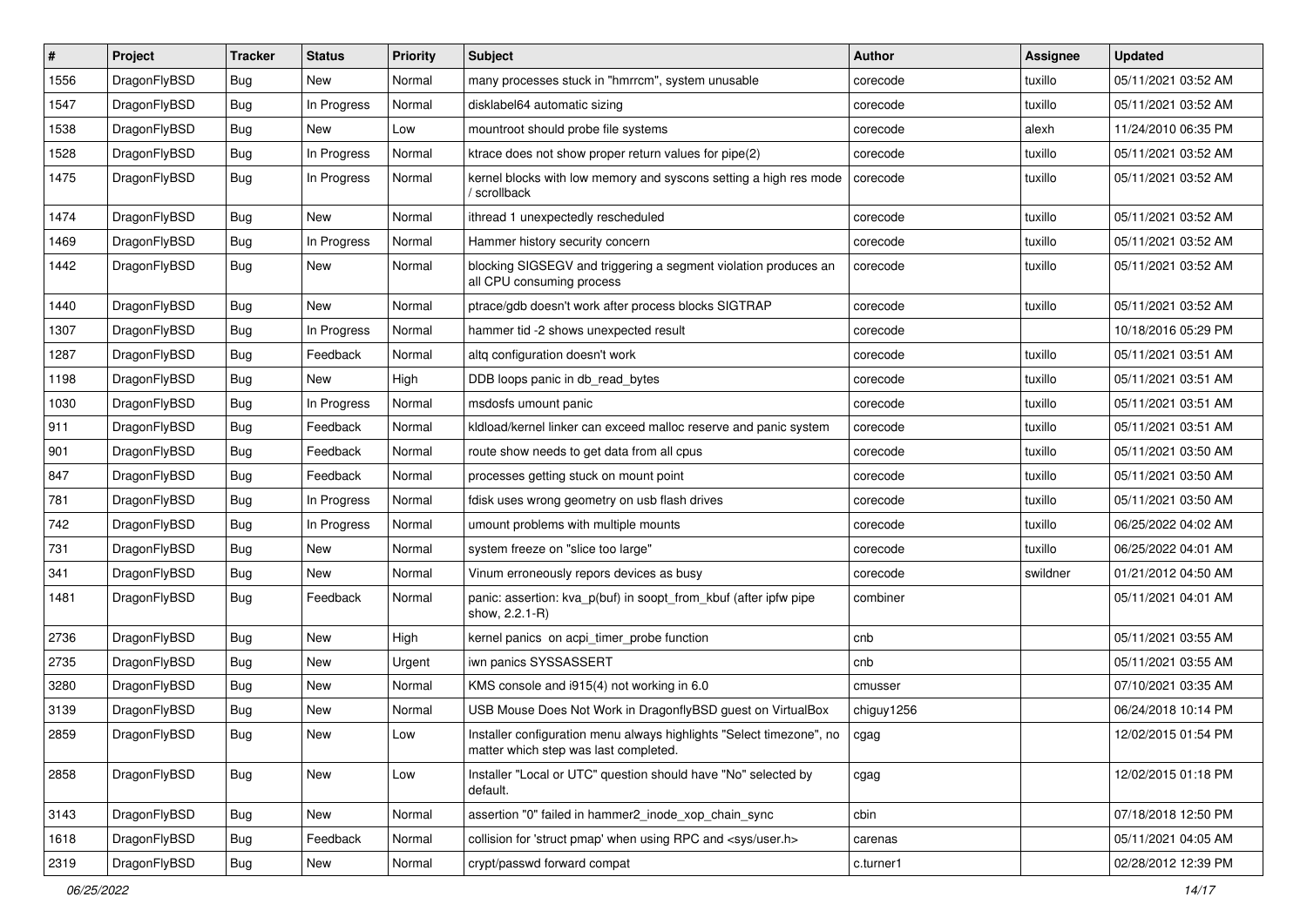| $\vert$ # | <b>Project</b> | <b>Tracker</b> | <b>Status</b> | <b>Priority</b> | <b>Subject</b>                                                                                                               | <b>Author</b>      | Assignee | <b>Updated</b>      |
|-----------|----------------|----------------|---------------|-----------------|------------------------------------------------------------------------------------------------------------------------------|--------------------|----------|---------------------|
| 2265      | DragonFlyBSD   | <b>Bug</b>     | <b>New</b>    | Normal          | mbsrtowcs does not properly handle invalid mbstate t in ps                                                                   | c.turner1          | swildner | 01/10/2012 07:56 PM |
| 725       | DragonFlyBSD   | Bug            | In Progress   | Low             | 'make distribution' fails w/'ro' /usr/obj                                                                                    | c.turner           |          | 03/09/2013 01:01 PM |
| 2115      | DragonFlyBSD   | <b>Bug</b>     | <b>New</b>    | Normal          | [msk] system freeze after receive some paquet                                                                                | bsdsx              |          | 08/22/2011 10:22 AM |
| 1521      | DragonFlyBSD   | Bug            | Feedback      | Normal          | amd64 2.4 livecd won't mount root at boot                                                                                    | bolapara           |          | 01/28/2018 03:45 AM |
| 1594      | DragonFlyBSD   | <b>Bug</b>     | <b>New</b>    | Normal          | Kernel panic during boot from Live CD on Dell E6400                                                                          | bodie              |          | 05/11/2021 03:54 AM |
| 3110      | DragonFlyBSD   | Bug            | <b>New</b>    | Normal          | crash with ipfw3 under load                                                                                                  | bnegre82           |          | 12/09/2017 06:22 AM |
| 3101      | DragonFlyBSD   | <b>Bug</b>     | <b>New</b>    | Low             | PFI CGI install not working in dragonflybsd 5.0.1 USB install                                                                | bnegre82           |          | 05/11/2021 04:14 AM |
| 1882      | DragonFlyBSD   | <b>Bug</b>     | New           | Low             | Idea for handling new USB vendor/device codes                                                                                | bmk                |          | 10/20/2010 12:15 PM |
| 3284      | DragonFlyBSD   | <b>Bug</b>     | <b>New</b>    | Normal          | Wrong towlower() result for U+038A                                                                                           | bhaible            |          | 07/10/2021 03:34 AM |
| 3283      | DragonFlyBSD   | Bug            | <b>New</b>    | Normal          | mknodat() cannot create FIFOs                                                                                                | bhaible            |          | 07/10/2021 03:34 AM |
| 3282      | DragonFlyBSD   | <b>Bug</b>     | <b>New</b>    | Normal          | unexpected errno value from fopen()                                                                                          | bhaible            |          | 07/10/2021 03:34 AM |
| 3281      | DragonFlyBSD   | Bug            | New           | Normal          | Crash after leaving unattended for a while                                                                                   | bhaible            |          | 07/10/2021 03:32 AM |
| 1718      | DragonFlyBSD   | <b>Bug</b>     | Feedback      | Normal          | IDE disk drive not detected by x86 64 2.6.1 Live CD                                                                          | bcox               |          | 11/27/2021 08:25 AM |
| 3132      | DragonFlyBSD   | Bug            | <b>New</b>    | Low             | unifdef mined                                                                                                                | bcallah            |          | 04/26/2018 08:34 PM |
| 331       | DragonFlyBSD   | <b>Bug</b>     | In Progress   | Normal          | ftpsesame (aka Bridging S01E03)                                                                                              | bastyaelvtars      |          | 03/09/2013 12:28 PM |
| 2107      | DragonFlyBSD   | Bug            | <b>New</b>    | Normal          | 2.10.1 sata dvd drive issue                                                                                                  | ausppc             |          | 07/31/2011 08:41 PM |
| 1148      | DragonFlyBSD   | <b>Bug</b>     | In Progress   | Low             | BCM4311 wireless network adapter detected but not functional                                                                 | archimedes.gaviola |          | 05/11/2021 04:00 AM |
| 3311      | DragonFlyBSD   | Bug            | <b>New</b>    | Low             | TrueCrypt support may cause kernel crash                                                                                     | arcade@b1t.name    |          | 04/29/2022 06:19 AM |
| 3278      | DragonFlyBSD   | <b>Bug</b>     | <b>New</b>    | Normal          | Second screen image is distorted                                                                                             | arcade@b1t.name    |          | 07/10/2021 03:36 AM |
| 3209      | DragonFlyBSD   | Bug            | <b>New</b>    | Normal          | svc has some minor bugs                                                                                                      | arcade@b1t.name    |          | 10/24/2019 09:08 AM |
| 2882      | DragonFlyBSD   | <b>Bug</b>     | <b>New</b>    | Low             | bridge sends packets from individual interfaces                                                                              | arcade@b1t.name    |          | 01/09/2016 12:43 PM |
| 2878      | DragonFlyBSD   | Bug            | <b>New</b>    | Low             | [fix] CCVER problem when using clang and cpu extensions<br>(intrinsics)                                                      | arcade@b1t.name    |          | 06/24/2016 04:25 AM |
| 2877      | DragonFlyBSD   | <b>Bug</b>     | <b>New</b>    | Low             | sed fails when working with UTF-8 locale and non-UTF symbols                                                                 | arcade@b1t.name    |          | 12/30/2015 11:20 AM |
| 2520      | DragonFlyBSD   | <b>Bug</b>     | <b>New</b>    | Normal          | panic: assertion "IS_SERIALIZED((ifp->if_serializer))" failed in<br>if default serialize assert at /usr/src/sys/net/if.c:437 | ano                |          | 03/09/2013 12:14 AM |
| 2329      | DragonFlyBSD   | <b>Bug</b>     | <b>New</b>    | Normal          | ibm x3550 & acpi                                                                                                             | ano                |          | 06/03/2014 11:37 AM |
| 1921      | DragonFlyBSD   | Bug            | In Progress   | Normal          | we miss mlockall                                                                                                             | alexh              | tuxillo  | 06/18/2022 04:08 AM |
| 1714      | DragonFlyBSD   | <b>Bug</b>     | <b>New</b>    | Low             | hwpmc                                                                                                                        | alexh              | swildner | 08/18/2012 02:03 PM |
| 1824      | DragonFlyBSD   | Bug            | Feedback      | Normal          | kernel panic, x86, 2.7.3.859.ge5104                                                                                          | akirchhoff135014   |          | 03/10/2013 07:49 AM |
| 2210      | DragonFlyBSD   | <b>Bug</b>     | <b>New</b>    | Normal          | Bugtracker cannot assign default project for new users                                                                       | ahuete.devel       |          | 11/17/2011 11:30 AM |
| 3301      | DragonFlyBSD   | Bug            | <b>New</b>    | Normal          | Gkrellm from the packages is not showing logged in users in main<br>window, logged in users always $== 0$                    | adrian             |          | 01/08/2022 04:24 AM |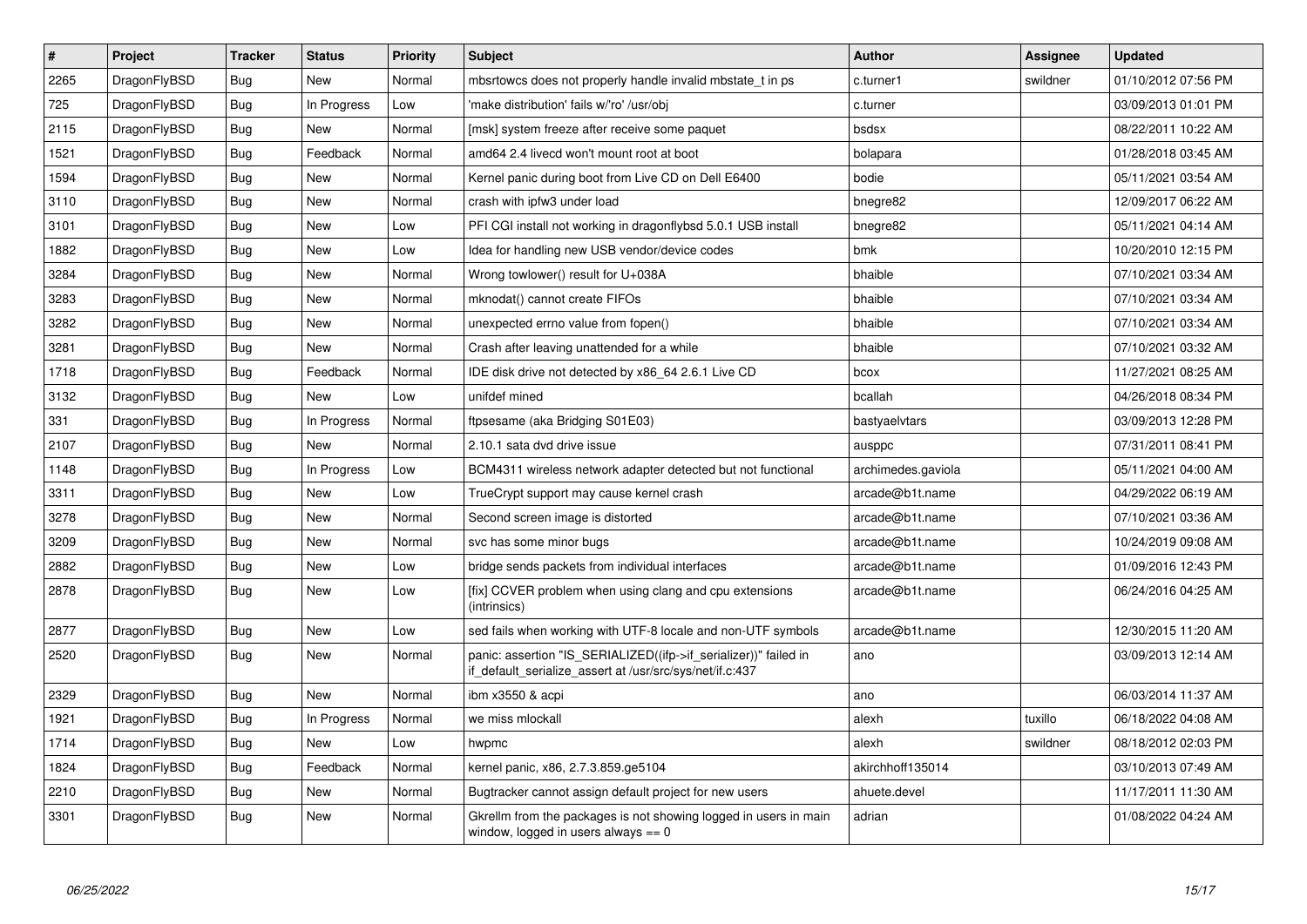| ∦    | Project      | <b>Tracker</b> | <b>Status</b> | <b>Priority</b> | <b>Subject</b>                                                                                                                                              | <b>Author</b>      | Assignee | <b>Updated</b>      |
|------|--------------|----------------|---------------|-----------------|-------------------------------------------------------------------------------------------------------------------------------------------------------------|--------------------|----------|---------------------|
| 3300 | DragonFlyBSD | <b>Bug</b>     | <b>New</b>    | Normal          | Running Xvnc from TigerVNC package through the INETD daemon<br>in TCP WAIT mode fails hard                                                                  | adrian             |          | 01/08/2022 04:25 AM |
| 3299 | DragonFlyBSD | <b>Bug</b>     | In Progress   | Normal          | DragonFlyBSD reports utterly wrong uptime (most of the time, right<br>after booting in)                                                                     | adrian             |          | 11/11/2021 01:43 PM |
| 2250 | DragonFlyBSD | Bug            | <b>New</b>    | Normal          | Kernel panic                                                                                                                                                | adamk              |          | 11/23/2018 01:10 AM |
| 1941 | DragonFlyBSD | Bug            | <b>New</b>    | Normal          | wlan config crash                                                                                                                                           | abandon.every.hope |          | 12/24/2010 07:54 PM |
| 2852 | DragonFlyBSD | <b>Bug</b>     | New           | Normal          | Hammer File System - hangs on undo during system boot / mount -<br>will not recover on DragonFlyBSD newer than 3.6.0                                        | abale              |          | 05/11/2021 04:07 AM |
| 3120 | DragonFlyBSD | <b>Bug</b>     | <b>New</b>    | Normal          | Intel AC 8260 firmware does not load                                                                                                                        | Vintodrimmer       |          | 08/28/2018 03:30 AM |
| 3240 | DragonFlyBSD | Bug            | <b>New</b>    | High            | compile error because of openssl with /usr/dports/security/rhash for<br>mysgl 8 install                                                                     | <b>UlasSAYGIN</b>  |          | 06/04/2020 08:05 AM |
| 3219 | DragonFlyBSD | <b>Bug</b>     | <b>New</b>    | Normal          | x11/xorg port can not be build                                                                                                                              | <b>UlasSAYGIN</b>  |          | 03/31/2020 08:57 AM |
| 2595 | DragonFlyBSD | Bug            | <b>New</b>    | Normal          | DragonFly 3.4.3 crashes on SUN Blade X6250 with Qlogic ISP 2432<br>FC card                                                                                  | Turvamies          |          | 10/07/2013 11:53 AM |
| 2493 | DragonFlyBSD | Bug            | <b>New</b>    | Normal          | vidcontrol: invalid video mode name                                                                                                                         | Svarov             |          | 01/24/2013 09:55 AM |
| 1246 | DragonFlyBSD | Bug            | New           | Normal          | bad resolution (monitor desync) with livedvd                                                                                                                | Przem0l            |          | 02/18/2014 06:29 AM |
| 2499 | DragonFlyBSD | <b>Bug</b>     | In Progress   | Urgent          | DRAGONFLY 3 2 lockd not responding correctly                                                                                                                | Nerzhul            |          | 01/22/2013 12:47 PM |
| 3006 | DragonFlyBSD | Bug            | <b>New</b>    | Normal          | boot0cfg: panic in kern_udev.c in function _udev_dict_set_cstr when<br>installing in VirtualBox                                                             | <b>MichiGreat</b>  |          | 04/01/2017 02:22 PM |
| 2453 | DragonFlyBSD | <b>Bug</b>     | <b>New</b>    | Normal          | panic: assertion "gd->gd_spinlocks == 0" failed                                                                                                             | Johannes.Hofmann   |          | 11/12/2012 12:54 PM |
| 1850 | DragonFlyBSD | <b>Bug</b>     | New           | Normal          | volume-add on hammer root fs panic                                                                                                                          | Johannes.Hofmann   |          | 04/18/2019 04:27 AM |
| 1700 | DragonFlyBSD | Submit         | In Progress   | Normal          | skip boot2 menu on <enter></enter>                                                                                                                          | Johannes.Hofmann   | tuxillo  | 05/15/2022 08:35 AM |
| 2620 | DragonFlyBSD | Bug            | <b>New</b>    | Normal          | moused problem                                                                                                                                              | FilippoMo          |          | 12/20/2013 10:32 AM |
| 2618 | DragonFlyBSD | <b>Bug</b>     | New           | Normal          | mouse problem on RELEASE-3 6 0                                                                                                                              | FilippoMo          |          | 12/20/2013 03:26 AM |
| 2617 | DragonFlyBSD | <b>Bug</b>     | Feedback      | Normal          | Possible issue with wireless mouse on 3.6 release                                                                                                           | FilippoMo          |          | 01/14/2015 03:42 PM |
| 989  | DragonFlyBSD | <b>Bug</b>     | <b>New</b>    | Normal          | installer/fdisk trouble with wrapped values                                                                                                                 | Discodestroyer     |          | 02/18/2014 06:27 AM |
| 2806 | DragonFlyBSD | <b>Bug</b>     | <b>New</b>    | Normal          | failed to configure a link-local address on ath $0$ (errno = 22)                                                                                            | Chingyuan          |          | 05/25/2021 01:00 AM |
| 2870 | DragonFlyBSD | <b>Bug</b>     | <b>New</b>    | High            | Broken text and icons when glamor acceleration is used                                                                                                      | 375gnu             | ftigeot  | 01/31/2016 12:13 AM |
| 3194 | DragonFlyBSD | <b>Bug</b>     | <b>New</b>    | High            | Hammer kernel crash on mirror-stream of PFS after upgrade<br>(assertion "cursor->flags &<br>HAMMER CURSOR ITERATE CHECK" failed in<br>hammer btree iterate) | Anonymous          |          | 06/29/2019 01:32 PM |
| 2297 | DragonFlyBSD | <b>Bug</b>     | <b>New</b>    | Normal          | strange NFS (client) error messages / problems                                                                                                              | Anonymous          |          | 02/19/2012 02:59 PM |
| 2292 | DragonFlyBSD | <b>Bug</b>     | <b>New</b>    | Normal          | re interface with jumbo frames (mtu larger than 1500) hangs after<br>some traffic                                                                           | Anonymous          |          | 01/31/2012 12:11 AM |
| 2052 | DragonFlyBSD | Bug            | New           | Normal          | Kernel panic: CPU APIC ID out of range                                                                                                                      | Anonymous          |          | 05/02/2011 11:06 AM |